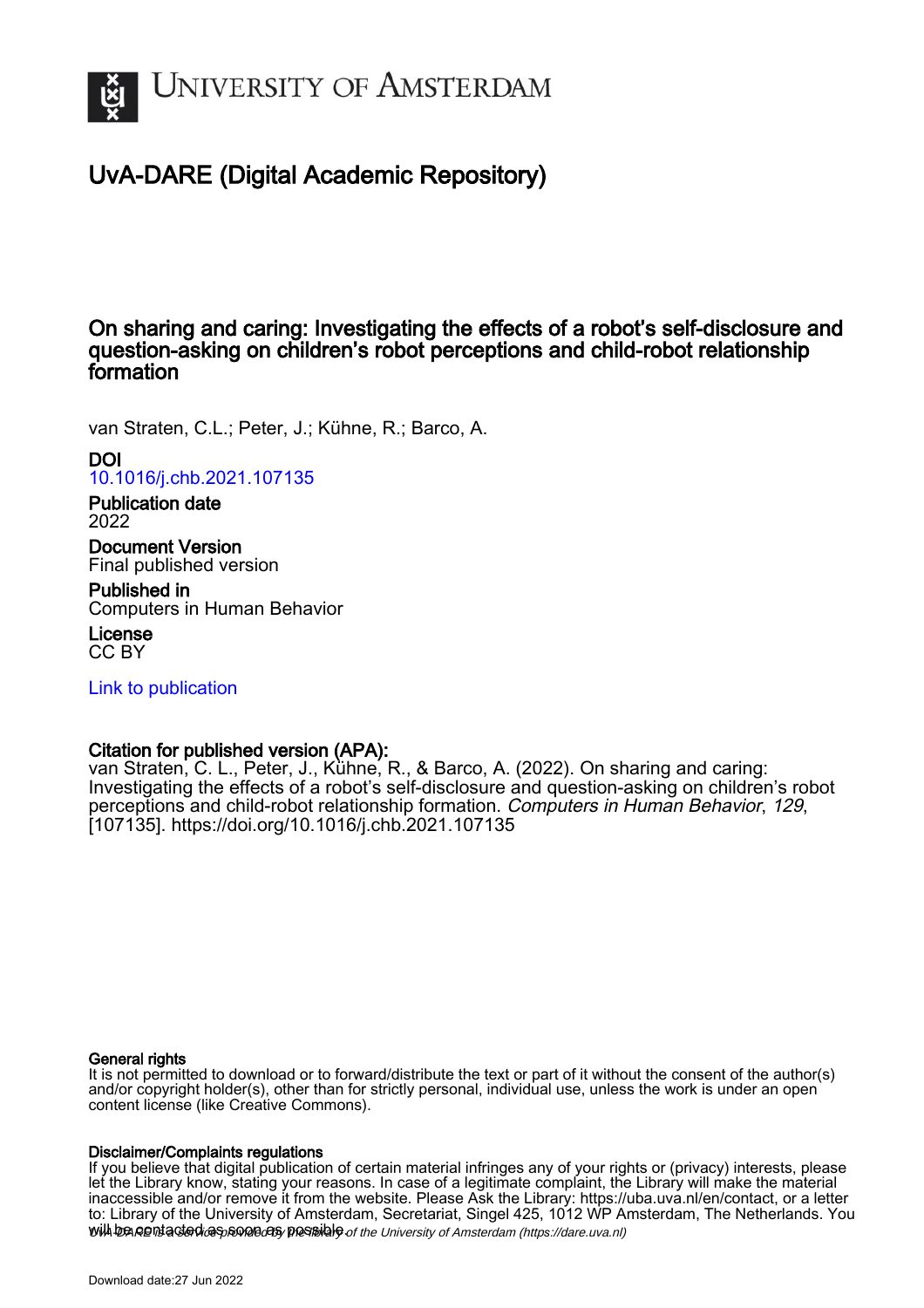

Contents lists available at [ScienceDirect](www.sciencedirect.com/science/journal/07475632)

# Computers in Human Behavior



journal homepage: [www.elsevier.com/locate/comphumbeh](https://www.elsevier.com/locate/comphumbeh) 

# On sharing and caring: Investigating the effects of a robot's self-disclosure and question- asking on children's robot perceptions and child-robot relationship formation



## Caroline L. van Straten \* , Jochen Peter, Rinaldo Kühne, Alex Barco

*Amsterdam School of Communication Research (ASCoR), University of Amsterdam, P.O. Box 15791, 1001, NG Amsterdam, The Netherlands* 

| ARTICLE INFO                                                                                                                                | ABSTRACT                                                                                                                                                                                                                                                                                                                                                                                                                                                                                                                                                                                                                                                                                                                                                                                                                                                                                                                                                                                                                                                                                                                                                                                                                                                                                                                                                                                                        |
|---------------------------------------------------------------------------------------------------------------------------------------------|-----------------------------------------------------------------------------------------------------------------------------------------------------------------------------------------------------------------------------------------------------------------------------------------------------------------------------------------------------------------------------------------------------------------------------------------------------------------------------------------------------------------------------------------------------------------------------------------------------------------------------------------------------------------------------------------------------------------------------------------------------------------------------------------------------------------------------------------------------------------------------------------------------------------------------------------------------------------------------------------------------------------------------------------------------------------------------------------------------------------------------------------------------------------------------------------------------------------------------------------------------------------------------------------------------------------------------------------------------------------------------------------------------------------|
| Keywords:<br>Child-robot relationship formation<br>Child-robot interaction<br>Human-robot interaction<br>Self-disclosure<br>Question-asking | Although scholars have focused on the role of self-disclosure in the context of child-robot interaction and<br>relationship formation, little is known as to how the effects of a robot's self-disclosure vary by the information<br>the robot shares. Moreover, the influence of a robot's question-asking on children's perception of, and rela-<br>tionship formation with the robot remains understudied. We therefore investigated experimentally, with a $2 \times 2$<br>between-subjects design, how children perceive and relate to a social robot when the robot engages in (personal)<br>self-disclosure versus (factual) self-description and when the robot does or does not ask them questions. We<br>collected self-report data from 293 children aged 7 to 10, who interacted with the Nao robot in a science<br>museum. The robot's question-asking increased children's trust in the robot as well as their belief in its cognitive<br>perspective-taking abilities. Self-disclosure, in contrast, decreased children's perception of the robot's capacity to<br>adopt their affective perspective. Children's consideration of the robot as a social actor and a potential friend did<br>not differ across conditions. A post-hoc analysis showed that the effect of question-asking on trust was mediated<br>by children's perception of the robot's cognitive perspective-taking abilities. |

## **1. Introduction**

Children are increasingly exposed to social robots (e.g., [Brink](#page-10-0)  $\&$ [Wellman, 2019](#page-10-0)), which are developed for social interaction with humans ([Breazeal, Dautenhahn,](#page-10-0) & Kanda, 2016). As children, in particular, tend to relate socially to non-human entities [\(Epley, Waytz,](#page-10-0)  $\&$ [Cacioppo, 2007\)](#page-10-0), it is timely to gain a more profound understanding of how children's perception of, and sense of relationship with, social robots come about. While research with this purpose is often embedded in scientific disciplines like communication science ([Kappas, Stower,](#page-10-0) & [Vanman, 2020\)](#page-10-0), much remains unknown as to how interpersonal communicative processes manifest themselves in human-robot interaction (HRI; Fox & [Gambino, 2021;](#page-10-0) [Westerman, Edwards, Edwards, Luo,](#page-11-0) & [Spence, 2020](#page-11-0)). Current social robots lack human psychological capacities (e.g., emotionality; see Damiano & [Dumouchel, 2020; van Straten,](#page-10-0)  [Peter, Kühne,](#page-10-0) & Barco, 2020), such that not all communicative processes can currently be executed by robots in the same way as by humans – at least not without running the risk of deceiving people about social robots' actual (interpersonal) competencies (see, e.g., [Scheutz, 2012\)](#page-11-0). In addition, the effects of interpersonal communicative processes may differ when they are adopted by a robot rather than a human interaction partner (e.g., [Westerman et al., 2020](#page-11-0)).

Research is thus needed that examines the manifestation of interpersonal processes in HRI in general and child-robot interaction (CRI) in particular. One communicative process that fosters interpersonal relationship formation, is self-disclosure (Knapp & [Vangelisti, 2000](#page-11-0)). Self-disclosure can broadly be defined as the "communication of self-relevant information" (Berscheid & [Regan, 2005,](#page-10-0) p. 206) and has been recommended as a robot behavior when the aim is to foster long-term CRI [\(Leite et al., 2014](#page-11-0)) and child-robot relationship formation ([Kahn et al., 2010](#page-10-0)). However, while several CRI studies have aimed to elucidate whether and how a robot's self-disclosure affects children's perception of, and relationship formation with social robots ([Burger,](#page-10-0)  Broekens, & [Neerincx, 2016](#page-10-0); [Gallego Prez, Hiraki, Kanakogi,](#page-10-0) & Kanda, [2019; Kanda, Sato, Saiwaki,](#page-10-0) & Ishiguro, 2007; [Kory Westlund](#page-11-0) & Brea[zeal, 2019](#page-11-0); [Ligthart, Neerincx,](#page-11-0) & Hindriks, 2020; [Ligthart, Neerincx,](#page-11-0) & [Hindriks, 2019; Shiomi, Kanda, Howley, Hayashi,](#page-11-0) & Hagita, 2015; [van](#page-10-0)  [der Drift, Beun, Looije, Blanson Henkemans,](#page-10-0) & Neerincx, 2014), it is still unclear how the particular content of the disclosed information affects children's social responses to robots.

\* Corresponding author. *E-mail address:* [c.l.vanstraten@uva.nl](mailto:c.l.vanstraten@uva.nl) (C.L. van Straten).

<https://doi.org/10.1016/j.chb.2021.107135>

Available online 4 December 2021 Received 8 September 2021; Received in revised form 1 December 2021; Accepted 3 December 2021

0747-5632/© 2021 The Authors. Published by Elsevier Ltd. This is an open access article under the CC BY license [\(http://creativecommons.org/licenses/by/4.0/\)](http://creativecommons.org/licenses/by/4.0/).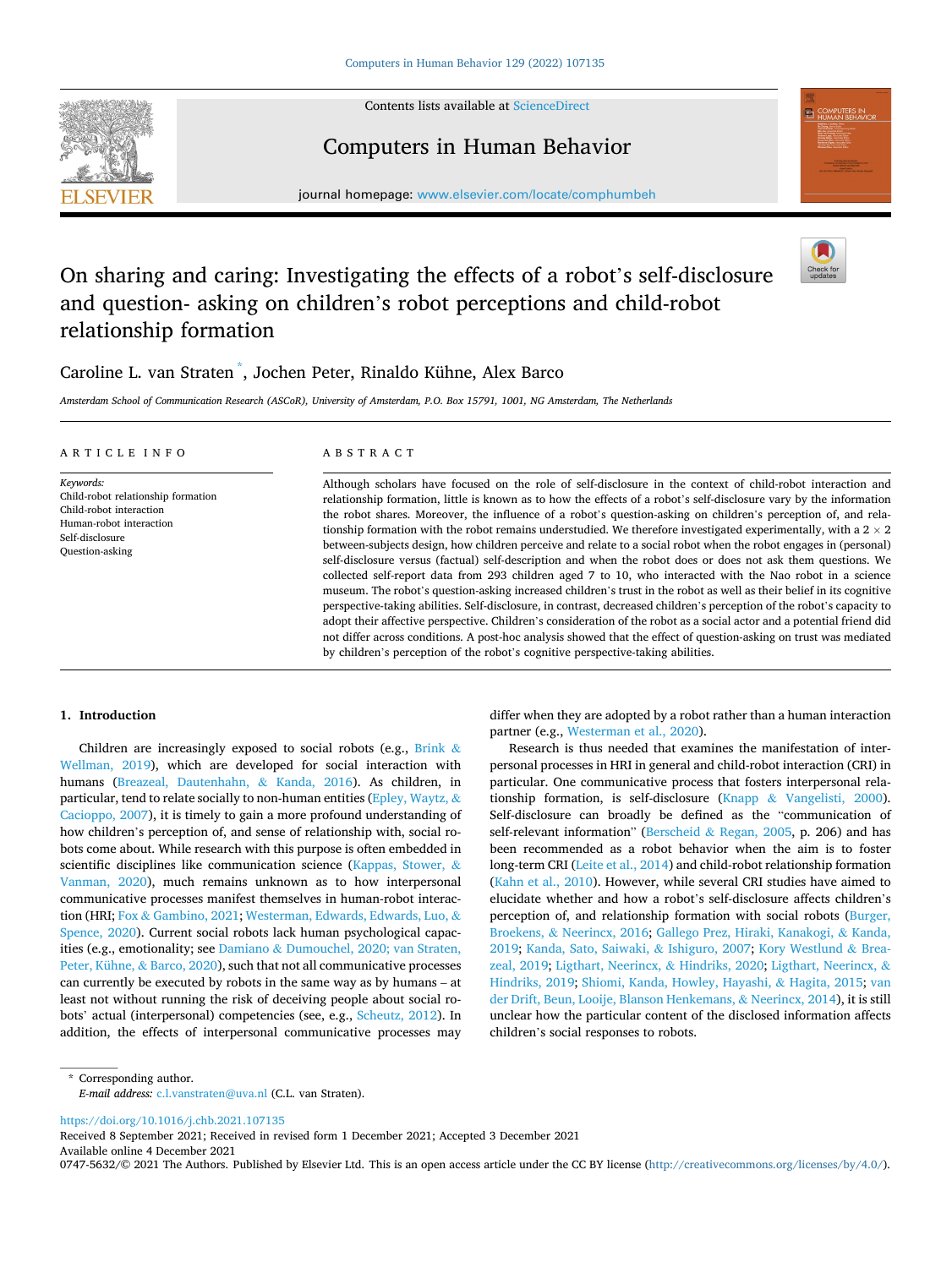Another communicative process, which is particularly central to getacquainted interactions (e.g., [Douglas, 1990\)](#page-10-0), is question-asking. Yet, the effects of robots' question-asking on children's perception of, and sense of relationship formation with, social robots are understudied. Two CRI studies by [Leite and colleages \(2016, 2017\)](#page-11-0) suggest that children aged 7 to 10 are both more critical about, and more sensitive to, elements of a robot's discourse than children aged 4 to 6. These findings dovetail with developmental research which shows that children become increasingly sensitive to discourse flexibilities and social conventions in middle childhood [\(Stafford, 2004\)](#page-11-0). In this developmental period, a robot's self-disclosure and question-asking may thus affect children's perception of, and relationship with, that robot.

Research on child-robot relationship formation is still at a relatively early stage (e.g., [Stower, Calvo-Barajas, Castellano,](#page-11-0) & Kappas, 2021). Accordingly, it is not fully clear yet to what extent child-robot relationships can be compared to children's relationships with people, animals, and artifacts (see, e.g., [Kory Westlund, Park, Williams,](#page-11-0) & [Breazeal, 2018](#page-11-0)). In this context, assessing how children perceive social robots (i.e., in terms of characteristics and capacities) can help to interpret child-robot relationship formation. We therefore study, in a two-factorial experiment among 7- to 10-year-olds, whether a robot's self-disclosure and question-asking affect how children perceive and relate to a social robot.

## **2. Theoretical framework**

## *2.1. Self-disclosure and children's friendships with (artificial) others*

Self-disclosure is a concept central to Social Penetration Theory (Altman & [Taylor, 1973\)](#page-10-0), which among others describes how the mutual sharing of self-related information can facilitate the development of interpersonal relationships. [Culbert \(1967,](#page-10-0) as quoted in [Gilbert, 1976,](#page-10-0) p. 198) defined self-disclosure as the sharing of intimate information that another person would be unlikely to obtain otherwise, and contrasted it with self-description, or conveying information "that an individual is likely to feel comfortable in revealing to most others". [Archer and Berg](#page-10-0)  [\(1978,](#page-10-0) p. 531, based on Altman & [Taylor, 1973\)](#page-10-0) further specify that "biographical characteristics are low in intimacy, attitudes and opinions are intermediate, and fears, self-concepts, and basic values are high in intimacy", adding that the sharing of intimate self-related information tends to express some degree of vulnerability.

Behavioral (e.g., secret-sharing, talking) and, in particular, dispositional (e.g., trust, understanding) characteristics of intimacy become increasingly important to children's friendships over primary school years (Furman & [Bierman, 1984;](#page-10-0) see also; Rotenberg & [Chase, 1992](#page-11-0); Rotenberg & [Mann, 1986; Rotenberg](#page-11-0) & Sliz, 1988). From about 9 years of age, children view friendship characteristics such as intimacy as an integral part of activities like self-disclosure (see Bernath & [Feshbach,](#page-10-0)  [1995\)](#page-10-0). Although for girls, self-disclosure may earlier become central to peer friendships than for boys (see [Valkenburg, Sumter,](#page-11-0) & Peter, 2011), the importance of relational intimacy to friendships continues to increase with age and may not fully emerge until midadolescence ([Simpkins, Parke, Flyr,](#page-11-0) & Wild, 2006). In sum, although gradual age and gender differences can be expected between children in their engagement in and need for self-disclosure with friends, middle childhood appears to be a developmental period in which self-disclosure can meaningfully be assessed.

Several CRI studies have suggested that social robots' engagement in self-disclosure affects how children perceive and relate to such robots ([Gallego Prez et al., 2019; Kanda et al., 2007;](#page-10-0) [Kory Westlund](#page-11-0) & Breazeal, [2019;](#page-11-0) [Ligthart et al., 2020](#page-11-0); [Ligthart, Fernhout, et al., 2019;](#page-11-0) [Ligthart,](#page-11-0)  Neerincx, & [Hindriks, 2019](#page-11-0); [Shiomi et al., 2015](#page-11-0); [van der Drift et al.,](#page-10-0)  [2014\)](#page-10-0). Except for [Kory Westlund and Breazeal \(2019\)](#page-11-0), however, these studies did not manipulate self-disclosure as an isolated feature of the interaction between child and robot, so that no causal conclusions can be drawn based on their findings. Moreover, in some of these studies (i.

e., [Kanda et al., 2007;](#page-10-0) [Ligthart, Fernhout, et al., 2019](#page-11-0); [Ligthart, Neer](#page-11-0)incx, & [Hindriks, 2019](#page-11-0); [Shiomi et al., 2015;](#page-11-0) [van der Drift et al., 2014](#page-10-0)), the robots shared information of low to moderate intimacy only (e.g., small talk about pets, facts about the robot's technological nature), and it may be argued that these studies investigated self-*description* rather than self-*disclosure*. However, a recent study showed that a robot's self-description (i.e., sharing of factual information about itself) is not necessarily conducive to children's perceptions of and relationship formation with a social robot ([van Straten, Peter, Kühne,](#page-11-0) & Barco, 2021) – which dovetails with the findings of an experimental study among adults ([Eyssel, Wullenkord,](#page-10-0) & Nitsch, 2017).

Evidence for an effect of a social robot's self-disclosure on childrobot relationship formation is still scarce and somewhat inconsistent. In the experiment by [Kory Westlund and Breazeal \(2019\),](#page-11-0) children who had interacted with a robot that self-disclosed about its limited hearing abilities expressed a stronger desire to become friends with robots that cannot hear well than children who were not exposed to the robot's self-disclosure.<sup>1</sup> In contrast, an exploratory study by Burger et al. (2016) did not find a correlation between children's sense of relatedness to a virtual robot (i.e., robot avatar) and their exposure to the avatar's self-disclosure. Yet, while the intimacy of the robot avatar's disclosures was intended to increase over time, many children did not interact with the avatar often enough to be exposed to intimate disclosures. Whereas preliminary evidence was found for a correlation between children's *reciprocation* of the robot's self-disclosure and their sense of relatedness to it, the direction of this effect and potential influences of intimacy remained unclear ([Burger et al., 2016](#page-10-0)).

Research among older developmental groups, in contrast, seems to more consistently suggest that self-disclosure influences human-robot relationship formation. For instance, high-school students experienced greater closeness towards, and trust in, a robot that progressively revealed feelings of worry, embarrassment, stress, and loneliness (i.e., vulnerability) than in response to a robot that conveyed only factual information [\(Martelaro, Nneji, Ju,](#page-11-0) & Hinds, 2016). The importance of expressing vulnerability for robots' intimate self-disclosure was also demonstrated in another study: Adults rated a robot higher in warmth when it made vulnerable rather than neutral statements ([Strohkorb](#page-11-0)  [Sebo, Traeger, Jung,](#page-11-0) & Scassellati, 2018).

Studies on adults' interaction with agents and computers also support the relevance of artificial others' self-disclosure to human-nonhuman relationship formation. For instance, people's social attraction toward, and feelings of togetherness with, a virtual counsellor were increased by self-disclosure but not self-description (Kang & [Gratch,](#page-10-0)  [2011\)](#page-10-0). Likewise, people felt closer to a conversational agent when they had previously engaged in reciprocal self-disclosure with it (Li & [Rau,](#page-11-0)  [2019\)](#page-11-0). In addition, self-disclosure (and not self-description) increased people's feelings of intimacy toward a chatbot over three encounters (Y. C. [Lee, Yamashita, Huang,](#page-11-0) & Fu, 2020). Research in the Computers as Social Actors paradigm has similarly shown that people felt more socially attracted toward a computer when it engaged in self-disclosure than when it did not ([Moon, 2000](#page-11-0), [2003](#page-11-0)), which also led them to engage in more extensive self-disclosure themselves ([Moon, 2000](#page-11-0)). While findings among adults cannot be generalized to children, the aforementioned findings do suggest that self-disclosure has comparable effects in interactions with artificial entities and interpersonal settings.

The abovementioned studies focused on different aspects of relationship formation (e.g., social attraction, intimacy). All of these aspects overlap with two interdependent concepts that are central to interpersonal relationship formation: closeness and trust [\(Berscheid](#page-10-0) & Regan,

 $1$  In the studies by [Ligthart, Fernhout, et al. \(2019\)](#page-11-0) and Ligthart, Neerincx, [and Hindriks \(2019\)](#page-11-0), the robot also acknowledged its limited hearing abilities as part of an explanation of how to interact with the robot. However, this information was not a central part of the (otherwise rather superficial) self-related information that the robot provided in these studies.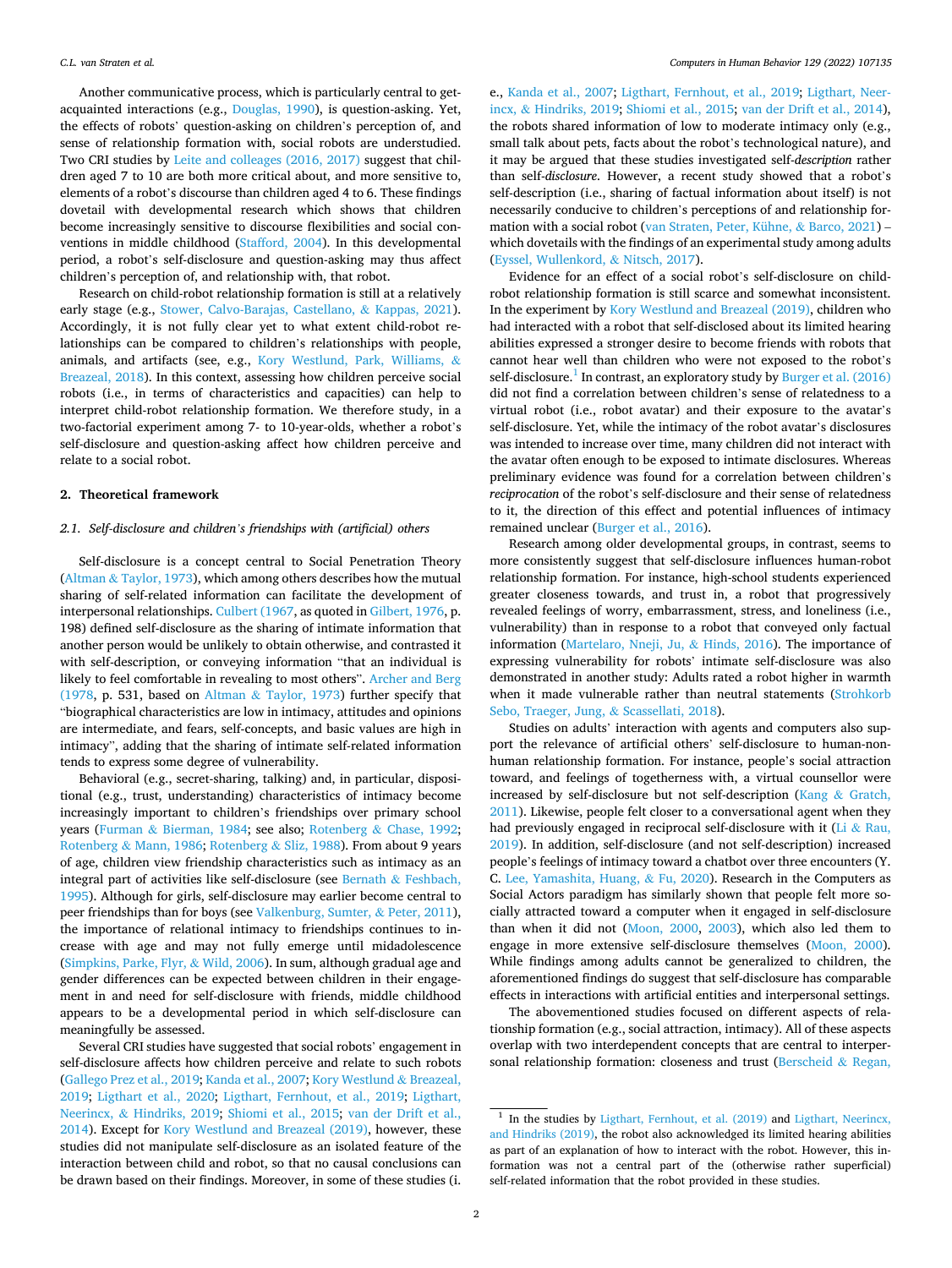[2005\)](#page-10-0). Closeness constitutes a feeling of intimacy and connectedness with another person that, when further developed, could lead to the establishment of friendship ([Sternberg, 1987](#page-11-0)). Trust, in turn, can be defined as the belief that another person is benevolent and honest (Larzelere & [Huston, 1980\)](#page-11-0). Both closeness and trust are also considered primary functions of children's peer friendships ([Bauminger-Zviely](#page-10-0) & [Agam-Ben-Artzi, 2014](#page-10-0)). Therefore, we assess child-robot relationship formation with the concepts of closeness and trust.

In terms of children's robot perceptions, [Leite et al. \(2012\)](#page-11-0) found that children who did not believe in a robot's ability to empathize with them often explained their answer by referring to the robot's machine nature and, by extension, it's inability to experience feelings. When a robot expresses its mechanical vulnerability through self-disclosure, a sense of *shared* vulnerability may be created (see [Coeckelbergh, 2010](#page-10-0)). As a consequence, children may get the impression that even though the robot is a machine, it is able to take on the perspective of vulnerable human beings like themselves.

[Eisenberg and Fabes \(1998\)](#page-10-0) distinguish between cognitive, affective, and perceptual perspective-taking. Cognitive perspective-taking constitutes an understanding of another person's cognitions, while affective perspective-taking refers to the ability to understand another person's emotional state. Perceptual perspective-taking concerns the capacity to take another person's perspective visually (Eisenberg  $\&$  [Fabes, 1998\)](#page-10-0) and is arguably less central to social interpersonal understanding (see Enright  $\&$  [Lapsley, 1980](#page-10-0)). In the current context, the experience of shared vulnerability seems less relevant to children's perception of the robot's ability to visually imagine their spatial perspective (i.e., perceptual perspective taking) than of its capacity to understand their thoughts and feelings (i.e., cognitive and affective perspective taking). We therefore focus on children's perception of the robot's cognitive and affective perspective-taking abilities.

Finally, social presence, which can be defined as the experience of an artificial entity as a social other (K. M. [Lee, 2004](#page-11-0)), is a concept that closely relates to the emergence of social relationships with non-human others. [Kang and Gratch \(2011\)](#page-10-0), for example, found that a virtual counsellor's self-disclosure increased feelings of copresence (i.e., 'togetherness'). Social presence can also be established between human communication partners in a mediated (i.e., online) rather than a face-to-face setting: In this context, [Garrison, Anderson, and Archer](#page-10-0)  [\(1999\)](#page-10-0) discuss self-disclosure as a form of emotional expression through which social presence can be increased. In sum, we therefore predict that:

**Hypothesis 1**. **(H1).** A robot's engagement in self-disclosure, as opposed to self-description, increases children's sense of (H1a) closeness toward and (H1b) trust in the robot, as well as children's perception of the robot's (H1c) cognitive and (H1d) affective perspective-taking ability and (H1e) social presence.

## *2.2. Question-asking and self-disclosure*

Question-asking is a basic social skill that helps to maintain a reciprocal conversation [\(Koegel, Park,](#page-11-0) & Koegel, 2014). Uncertainty Reduction Theory posits that asking questions is of particular importance to initial interactions: it can be used to gain information and reduce uncertainty about the other, which is crucial to the emergence of social relationships (Berger & [Calabrese, 1975](#page-10-0); [Douglas, 1990](#page-10-0)). In a study on get-acquainted interactions, [Huang, Yeomans, Brooks, Minson,](#page-10-0)  [and Gino \(2017\)](#page-10-0) found that the positive effects of being asked many (as opposed to few) questions on people's self-reported liking of their interaction partner could be explained by the fact that question-asking invites people to talk about themselves: People enjoy telling others about themselves and being asked many questions makes them like their interaction partner more. In addition, when people ask each other questions, this conveys that they are interested in, and care for, the person they address the questions to, which is conducive to

interpersonal relationships (Cortes & [Wood, 2019\)](#page-10-0).

In a recent CRI study, [Ceha et al. \(2019\)](#page-10-0) found that children perceived a robot that asked questions about the topic of the conversation to be more curious than a robot that did not ask questions, which suggests that children are sensitive to a robot's question-asking. When a robot asks children questions about themselves, this may thus convey to children that the robot wants to get to know them better. However, an exploratory study by [Kruijff-Korbayova et al. \(2014\)](#page-11-0) showed that diabetic children's perception of a robot, as well as their relationship to it, were unaffected by the robot asking the children questions about themselves (e.g., related to hobbies and dealing with diabetes). Still, children who were asked such questions by the robot were more interested in having a second conversation with it, and the authors acknowledge that additional research on the topic is required ([Kruijff--](#page-11-0)[Korbayova et al., 2014](#page-11-0)). In an experiment among adults, however, [Eyssel et al. \(2017\)](#page-10-0) found no effects of a robot asking personal as compared to factual questions on peoples liking of, trust in, and willingness to interact again with a robot. Despite these somewhat inconsistent research findings, we expected that question-asking will foster child-robot relationship formation in terms of closeness and trust given the general importance of question-asking to interpersonal impressions and, thus, relationship formation (Cortes & [Wood, 2019](#page-10-0); [Huang et al., 2017](#page-10-0)).

Research has also shown that question-asking helps people to understand their interlocutor's perspective (Tidwell & [Walther, 2002](#page-11-0)). We thus expected that children may get the impression that the robot is more capable of taking their cognitive and affective perspective when it asks them questions. Finally, question-asking is a way of being responsive to one's interaction partner (see [Huang et al., 2017\)](#page-10-0). Responsiveness, or the degree to which one responds appropriately to one's conversation partner (Davis & [Perkowitz, 1979\)](#page-10-0), in turn, has been argued to contribute to the experience of social presence ([Biocca, Harms,](#page-10-0)  & [Gregg, 2001\)](#page-10-0). We, therefore, expected that question-asking would increase children's perception of the robot's social presence. In sum, our second hypothesis posited:

**Hypothesis 2**. **(H2).** A robot's engagement in question-asking increases children's sense of (H2a) closeness toward and (H2b) trust in the robot, as well as children's perception of the robot's (H2c) cognitive and (H2d) affective perspective-taking ability and (H2e) social presence.

[Derlega and colleagues \(1993,](#page-10-0) as discussed in [Collins](#page-10-0) & Miller, [1994\),](#page-10-0) argued that "disclosing to another communicates that we trust that person to respond appropriately, that we value his or her opinions and responses, [and] that we are interested in knowing them *and* having them know us" (Collins & [Miller, 1994](#page-10-0), p. 471, emphasis added). Self-disclosure thus suggests an interest not only in talking about oneself but also in hearing about the other. As a consequence, the effects of self-disclosure may partly depend upon the robot's question-asking. That is, when the robot shares self-related information (of any kind) during the interaction, children may expect that it is also interested in getting to know them. When the robot engages in self-disclosure and shares intimate (as opposed to factual) information about itself, this expectation may intensify: In this condition, the robot shares more about itself (i.e., in terms of the *significance* of the information being provided) and children's expectation of receiving return questions may grow. Not receiving such questions may weaken the positive effects of self-disclosure as previously hypothesized. We thus expected that a robot's question-asking moderates the effect of self-disclosure on the outcome variables. Our third and final hypothesis thus stated:

**Hypothesis 3**. **(H3).** The effects of a robot's engagement in selfdisclosure, as opposed to self-description, on children's sense of (H3a) closeness toward and (H3b) trust in the robot, as well as children's perception of the robot's (H3c) cognitive and (H3d) affective perspective-taking ability and (H3e) social presence will be stronger when the robot also engages in question-asking. In contrast, when a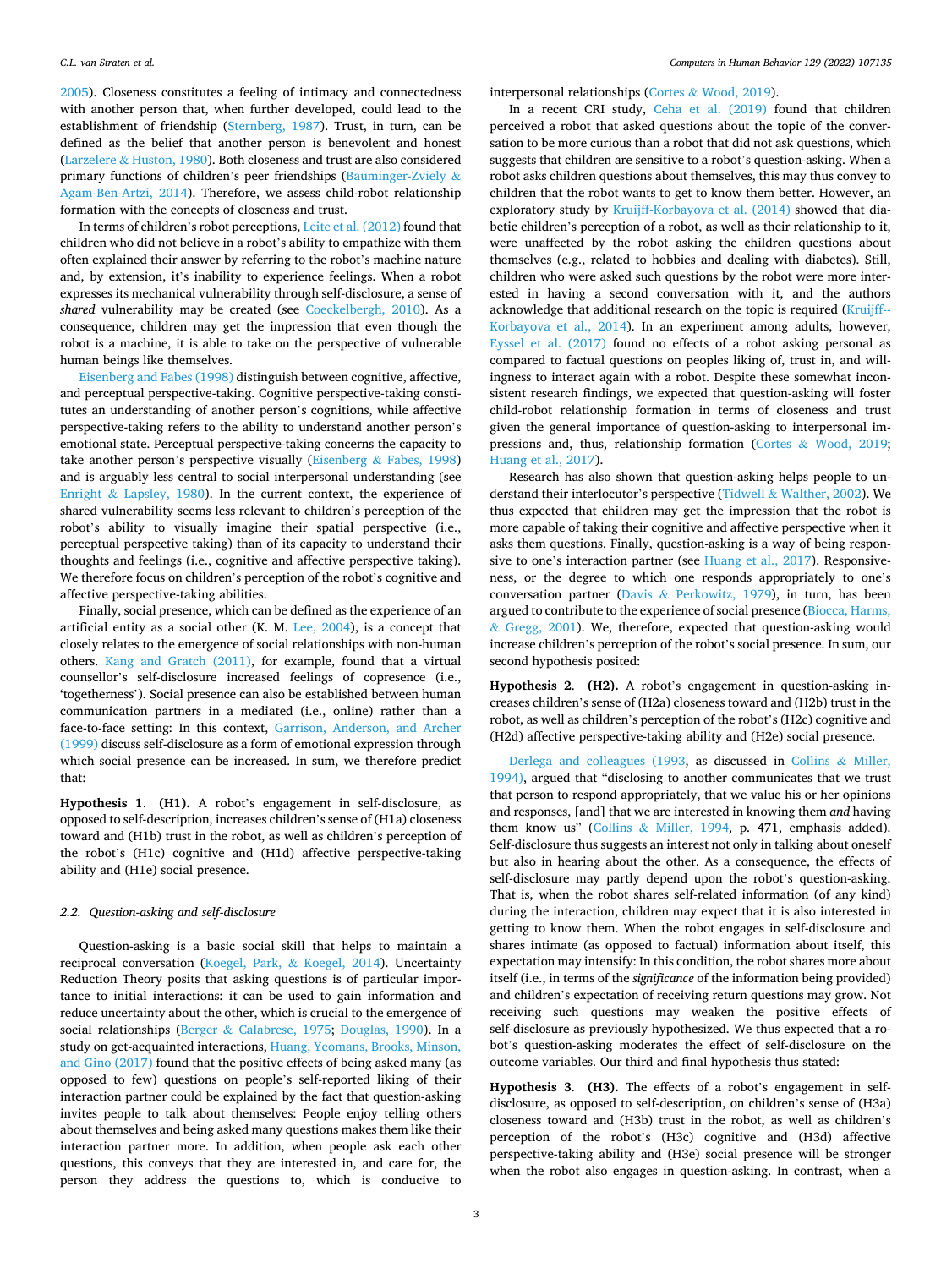robot does not ask questions, the effects of the robot's self-disclosure will be weaker.

## **3. Method**

We conducted a two-factorial experiment with two between-subject factors: self-disclosure (versus self-description) and question-asking (yes/no). This resulted in four experimental groups to whom the robot either self-disclosed or self-described and either did or did not ask questions. Before we started collecting the data, ethical approval was obtained from the Ethics Review Board of the Faculty of Social and Behavioral Sciences of the University of Amsterdam.

### *3.1. Participants*

Data collection took place at the Research and Development Lab of NEMO Science Museum Amsterdam. Active informed consent was obtained from parents, who were given an information sheet explaining the content and procedure of the study. The information sheet also explained to parents that we would like to be informed about any medical condition their child might have because data from children with conditions that could interfere with the experimental manipulation might be excluded from the analyses.

In total, we collected data from 308 children aged 7–10 years old. The data of fifteen children had to be excluded from analyses for the following reasons: The questionnaire being too difficult (seven children), the child's relatives or companions interfering during the study (four children), robot malfunctions (one child), and diagnosis with Autism Spectrum Disorder (ASD; three children). As children with ASD tend to face difficulties with respect to social interactions ([American](#page-10-0)  [Psychological Association, 2013\)](#page-10-0) and the engagement in peer friendships (e.g., [Eisenmajer et al., 1996](#page-10-0)), data from these children may not be representative of the broader population. A few children had difficulty answering particular items of the questionnaire. In this case, they were excluded from the analysis of the measure in question. We ultimately analyzed the data of 293 children (131 girls,  $M_{\text{age}} = 9.04$ ,  $SD_{\text{age}} = 1.09$ ), who were randomly assigned to the experimental groups. The randomization procedure was successful: We found no significant differences in children's biological sex (χ*2* (3, *N* = 293) = 2.947, *p* = .400) or age  $F(3, 289) = 0.933$ ,  $p = .425$  across the groups.

#### *3.2. Interaction task and manipulation*

Each child engaged in one interaction of about 3–4 minutes with the Nao robot (Softbank). We kept the interaction as short as possible. The entire study procedure (informed parental consent, introduction, CRI, questionnaire, and debriefing) took no longer than 15–20 minutes per child and thus interfered minimally with their museum visit. The interaction consisted of the child asking the robot eight pre-determined questions from a question sheet (e.g., "How old are you?", "Do you have brothers and sisters?"). In designing the questions, we drew on the questions that children who participated in earlier data collections (see [van Straten, Kühne, Peter, de Jong,](#page-11-0) & Barco, 2020; van Straten, Peter, Kühne, & [Barco, 2020](#page-11-0)) had asked during their interaction with the robot or the debriefing phase. Children who had difficulty reading the questions were helped by the experimenter.

To ensure that we assessed the effects of the robot's self-disclosure and question-asking rather than the effects of a social interaction more generally, any behavior of the robot that could have provided children with social cues was avoided during the interaction (e.g., it stood completely still without blinking, and did not conform to social conventions such as greetings). In the self-description condition, the robot's answers to children's questions only contained factual information (e.g., "In some time from now there will of course be newer robots, but no younger ones"). In the self-disclosure condition, the robot revealed 'intimate' information to the child that emphasized its mechanical

vulnerability (e.g., "If I begin to malfunction, the researchers will replace me by a newer robot"). In addition, in the self-disclosure condition, the robot regularly used expressions emphasizing exclusivity (e. g., "I usually don't talk about this, but …").

The information that the robot provided in the self-disclosure condition was generally less positive than the information in the selfdescription condition. While it is possible to engage in positive selfdisclosure, positive topics that typically create vulnerability are not applicable to robots (e.g., one could disclose about one's sexual preferences, which does not constitute negative information but creates vulnerability). Based on the findings presented by [Moon \(2000\),](#page-11-0) we assumed that it would be sufficient for the robot to express its technological vulnerabilities. Following the approach by [Kory Westlund and](#page-11-0)  [Breazeal \(2019\),](#page-11-0) the disclosed information thus accurately reflected the robot's limited capacities. We expected that children would not feel comfortable with engaging in self-disclosure themselves, as their relatives and companions could stay present during the experiment. Therefore, we followed [Kory Westlund and Breazeal](#page-11-0)'s (2019) approach in having the robot self-disclose to the children without encouraging children to reciprocate this behavior by engaging in self-disclosure themselves.

In the question-asking condition, the robot's answers to four of the questions were followed by a question to the child (e.g., "And you? How old are you?", "What sport do you like to play?") and a short response from the robot to the child's answer (e.g., "So you're quite grown-up already!"). To prevent children from getting the impression that the robot empathized with their response – which may interfere with the manipulation of self-disclosure – the robot always replied to children's responses as neutrally as possible. To limit the difference in interaction length across conditions, we only let the robot pose four return questions rather than having it pose a question after each of the child's questions. We also ensured that the robot's responses to children's questions were comparable in length across conditions. While we thus controlled for influences of interaction length across the self-disclosure and selfdescription conditions, interactions are inevitably longer when both interaction partners actively engage in the conversation by asking and answering questions. We discuss this point in the section "Analytical approach" (see below).

## *3.3. Procedure*

After parents had given their active consent, children were handed an information sheet that introduced them to the study. The information sheet explained, in age-appropriate language, that they were to have a short conversation with the robot (shown in a picture), that results would be presented in an anonymized way, and that they could stop their participation at any point without providing a reason. Once they had read the information sheet – if necessary, with the help of a parent – they were given the opportunity to pose any further questions. Questions that could not be answered without potentially influencing the study outcomes were postponed until the debriefing phase.

The experiment was conducted in a room that was separated from the main hall of the museum by glass doors. The robot was activated before children entered the room. Upon entering, the experimenter introduced herself and asked relatives and companions that wished to stay in the room not to interfere with the study. Next, the child was asked to take a seat on the floor in front of the robot, at a distance s/he felt comfortable with. The experimenter then asked for the child's verbal consent. If the child still wanted to participate, s/he was handed the question sheet. The experimenter instructed the child to pose the questions, one by one and in the right order, to the robot. She introduced the robot as Nao and told the children who were to be exposed to the question-asking condition that Nao would ask them some questions as well.

The study relied upon a Wizard of Oz (WOZ) approach, in which the robot is externally controlled. Once children had no further questions,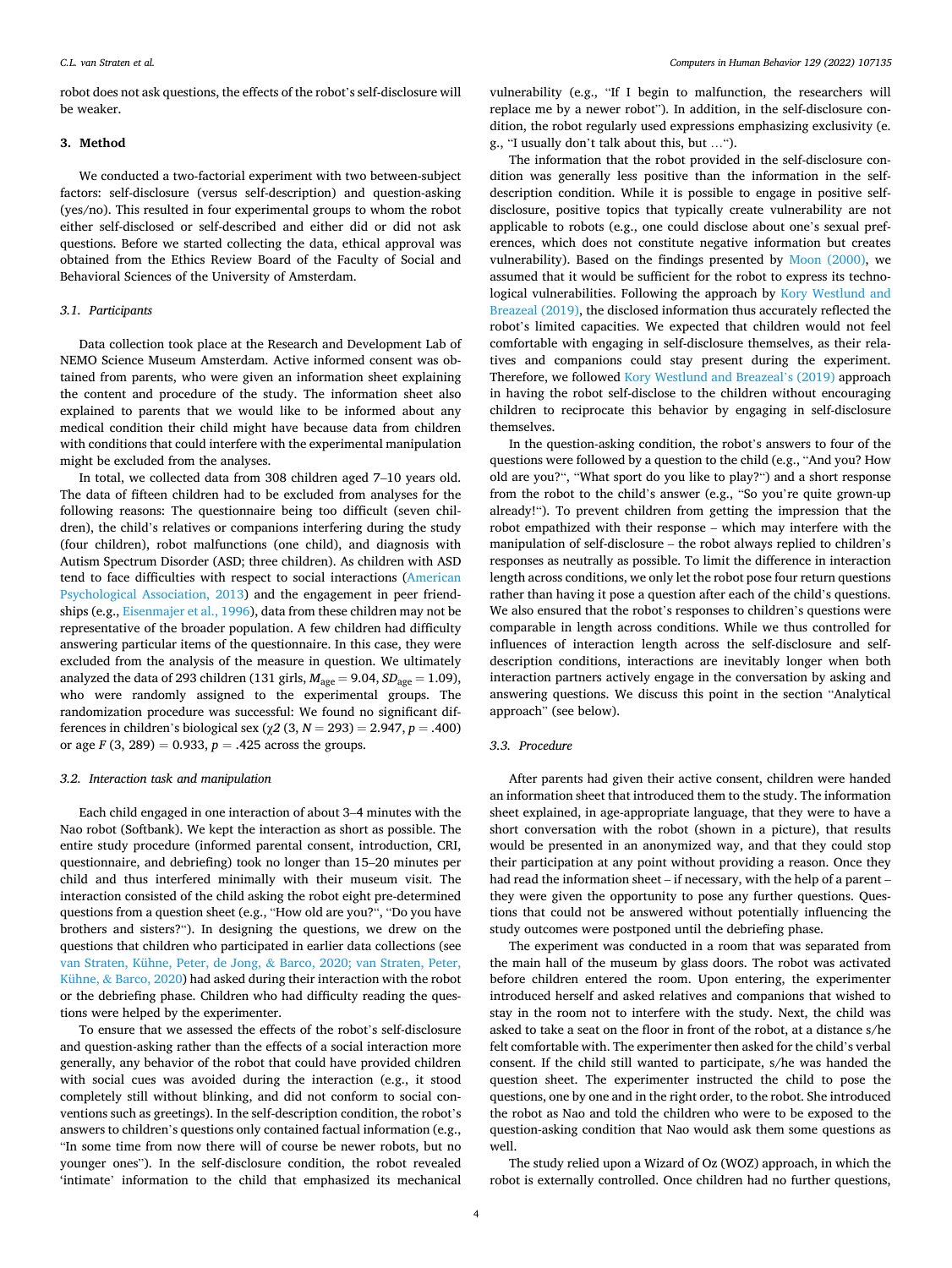the experimenter told them that they could start asking the first question and took up position behind a laptop, out of the children's direct line of sight, to control the robot from a distance. At the end of the interaction, the robot was put in standby mode (i.e., seated position). The experimenter then asked the child to join her at a table to fill out the questionnaire together. During the questionnaire, the WOZ equipment was out of children's direct sight. Following [Leite et al. \(2017\),](#page-11-0) the experimenter introduced children to the question format and the answer scale and then took them through some practice items (e.g., "I like candy", "I like Brussel's sprouts") to familiarize them with the question format and the answer scale. Once the child understood the procedure, the experimenter started the questionnaire.

When the questionnaire was finished, children watched a debriefing video on a tablet. In this video, we demonstrated the robot's machine nature, and explained how robots differ from humans. We revealed the WOZ set-up and the preprogrammed nature of the interaction and explained the manipulations and goals of the study in child-appropriate language. Finally, we answered any further questions and gave children the opportunity to take a picture together with the robot before leaving the experimental room.

## *3.4. Measures*

The questionnaire consisted of closed-ended questions that children answered on a five-point Likert scale running from "does not apply at all" to "applies completely". We used the visualized answer scale by [Severson and Lemm \(2016\),](#page-11-0) in which bars of increasing height clarify the meaning of the verbal answer options without informing children about the social desirability of the answers (e.g., using colors or smileys). The same answer scale has been successfully used in previous data collections among children of a similar age (e.g., [van Straten,](#page-11-0)  Kühne, Peter, de Jong, & [Barco, 2020; van Straten, Peter, Kühne,](#page-11-0) & [Barco, 2020\)](#page-11-0). The questionnaire started with a measure of social presence, followed by measures of closeness, trust, cognitive perspective-taking, and affective perspective-taking, and finished with a treatment check. We organized the measures such that earlier ones would minimally influence those administered after. All measures, including the treatment check, used the same answer scale. The full questionnaire can be consulted in [Appendix A](#page-8-0).

#### *3.4.1. Treatment check*

The first part of the treatment check tapped into the manipulation of self-disclosure. It contained six items that assessed children's information recall, asking whether Nao had addressed certain topics during the interaction. Items one, four, and five referred to the self-description condition, while items two, three, and six referred to the selfdisclosure condition. This question order was intended to prevent children from identifying the correct answer pattern based on logical reasoning. In addition, it prevented them from having to indicate that they did not recall the information in the items three times in a row, which might make them hesitate to answer truthfully.

For analyses purposes, the items were combined into two three-item scales (i.e., of self-description recall and self-disclosure recall). The selfdescription items loaded onto one factor explaining 35% of the variance (principal axis factoring, direct oblimin rotation; this type was used for all analyses). The scale's internal consistency was sufficient ( $\alpha = .61$ ). We averaged the items to compute an index score of self-description recall ( $M = 3.53$ ,  $SD = 1.11$ , skewness =  $-0.381$ , kurtosis =  $-0.637$ ). The scale comprised of items referring to self-disclosure had a onefactorial structure that explained 67% of the variance. The scale was internally consistent ( $\alpha = .86$ ). We computed an index score of selfdisclosure recall (*M* = 3.05, *SD* = 1.50, skewness = − 0.085, kurtosis  $= -1.522$ 

The second part of the treatment check consisted of three items that asked about the interaction content on a more general level. The first of these items addressed question-asking, while the second and third item

tapped into self-disclosure. We only included one item to assess question-asking, as it is relatively easy to grasp whether children noticed the robot's question-asking behavior. The latter two items were included to assess whether children in the self-disclosure condition not only recalled what Nao had said but also were able to distill the vulnerable and exclusive nature of the disclosed information. These items were combined into a scale. The Spearman-Brown coefficient, which can be used to determine the reliability of two-item scales ([Eisinga, teGro](#page-10-0)tenhuis, & [Pelzer, 2013](#page-10-0)) was .68, and an index score for this second part of the self-disclosure treatment check was computed (*M* = 2.90, *SD* = 1.29, skewness = 0.082, kurtosis =  $-1.143$ ).

## *3.4.2. Closeness*

We assessed closeness through a five-item CRI scale that we developed and validated among children in a similar age range [\(van Straten,](#page-11-0)  [Kühne, Peter, de Jong,](#page-11-0) & Barco, 2020). The factor analysis confirmed its one-factorial structure for the present sample, which explained 56% of the variance. The scale was internally consistent ( $\alpha = .86$ ). An index score of closeness was computed by averaging the items  $(M = 3.52, SD)$  $= 0.79$ , skewness  $= -0.177$ , kurtosis  $= -0.024$ ).

#### *3.4.3. Trust*

To assess trust, we used a four-item scale adapted from [Larzelere and](#page-11-0)  [Huston \(1980\).](#page-11-0) The one-factorial structure of the scale explained 48% of the variance. The internal consistency of the scale was good ( $\alpha = .76$ ). We computed an index score of trust by averaging the items  $(M = 3.97,$  $SD = 0.71$ , skewness =  $-0.617$ , kurtosis = 0.646).

#### *3.4.4. Cognitive perspective-taking*

Inspired by [Leite et al. \(2014\)](#page-11-0) and [Plank, Minton, and Reid \(1996\)](#page-11-0), we developed a four-item measure of cognitive perspective-taking. The items loaded onto one factor that explained 43% of the variance. The scale had good internal consistency ( $\alpha = 75$ ). We averaged the items to calculate an index score of cognitive perspective-taking (*M* = 3.20, *SD* = 0.79, skewness =  $-0.166$ , kurtosis =  $-0.143$ ).

### *3.4.5. Affective perspective-taking*

We developed a four-item scale of affective perspective-taking – again inspired by [Leite et al. \(2014\)](#page-11-0) and [Plank et al. \(1996\).](#page-11-0) The factor analysis showed that the items loaded onto one factor explaining 56% of the variance. The scale was internally consistent ( $\alpha = .83$ ). An index score of affective perspective-taking was computed by averaging the items ( $M = 3.35$ ,  $SD = 0.88$ , skewness = −0.405, kurtosis = −0.013).

### *3.4.6. Social presence*

Social presence was assessed through a four-item scale inspired by an adult measure of the concept used by [Heerink and colleagues \(2010\)](#page-10-0). The one-factorial structure of the scale was confirmed for our sample and explained 42% of the variance. The scale had good internal consistency ( $\alpha = .73$ ). We computed an index score of social presence by averaging the items ( $M = 3.32$ ,  $SD = 0.77$ , skewness =  $-0.135$ , kurtosis  $= 0.233$ .

## *3.5. Analytical approach*

We analyzed the data using SPSS Statistics (version 25). We considered the data to be normally distributed when skewness and kurtosis were between  $-2$  and 2 (George & [Mallery, 2010](#page-10-0)). The assumption of normality was met for all dependent variables. Except for the first part of the treatment check (i.e., self-description and self-disclosure recall), the assumption of homoscedasticity was also met for all variables. The hypotheses were tested through a series of ANCOVAs with self-disclosure and question-asking as predictors and closeness, trust, cognitive and affective perspective-taking, and social presence as dependent variables (see next paragraph for information on covariates). The treatment checks were performed in a similar fashion.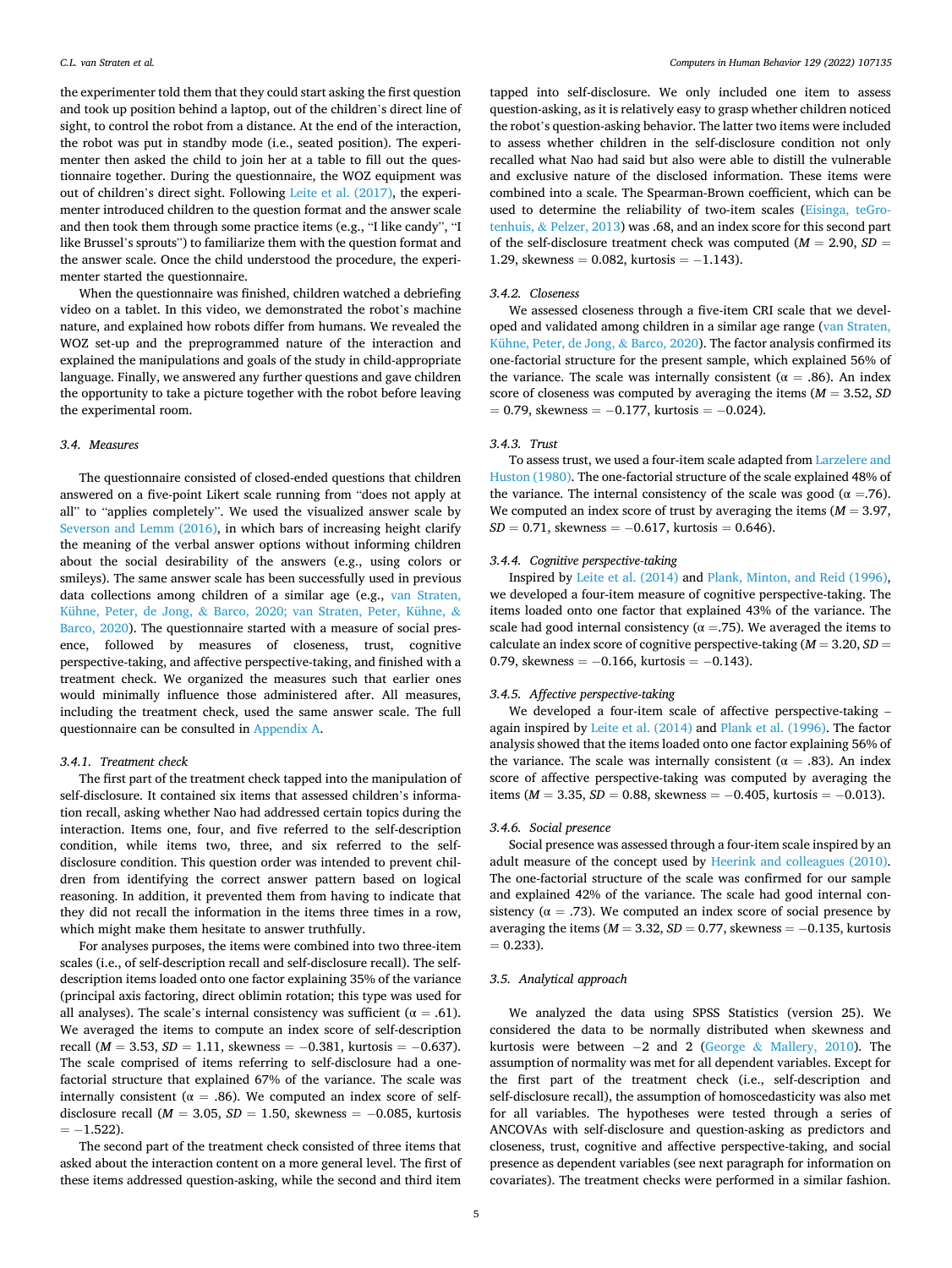When the assumption of homoscedasticity was violated, we employed the heteroskedasticity-consistent standard error HC3 ([Hausman](#page-10-0) & [Palmer, 2012](#page-10-0)) and consulted the parameter estimates with robust standard error. As the results proved to be stable, we report the ANCOVA outcomes rather than the parameter estimates.

In all the ANCOVAs (i.e., treatment checks and tests of hypotheses), we controlled for potential influences of mistakes in controlling the robot (e.g., ill-timed robot questions and responses) on our analyses. However, we did not control for interaction length. On the one hand, a longer conversation with the robot may cause children to form different robot perceptions than a shorter one. On the other hand, interaction length may be an unavoidable consequence of question-asking (i.e., as question-asking by definition prolongs the interaction). If longer interactions are an unavoidable consequence of question-asking, interaction length should positively and rather strongly correlate with question-asking. Indeed, we found a significant and strong positive correlation of interaction length with question-asking ( $r = .663$ ,  $p <$ .001). This finding suggests that increased interaction length presents an inherent, unavoidable, meaningful aspect of question-asking rather than a confound.

#### **4. Results**

#### *4.1. Treatment checks*

Children in the self-disclosure condition more often recalled that the robot had provided them with the information presented in this condition ( $M = 4.31$ ,  $SD = 0.76$ ) than children in the self-description condition ( $M = 1.82$ ,  $SD = 0.90$ ). The difference was strong and significant, *F*  $(1, 288) = 643.044, p < .001$ , part.  $\eta^2 = .69$ . Conversely, children in the self-description condition more often recalled that the robot had provided them with the information described in the statements that were representative of this condition ( $M = 4.26$ ,  $SD = 0.71$ ) than children in the self-disclosure condition ( $M = 2.79$ ,  $SD = 0.93$ ). The difference was significant,  $F(1, 288) = 229.996$ ,  $p < .001$ , part.  $\eta^2 = .44$ .

Children in the question-asking condition more often agreed with the statement that the robot had asked them questions during the interaction ( $M = 4.42$ ,  $SD = 0.91$ ) than children in the condition in which the robot did not pose any questions ( $M = 1.60$ ,  $SD = 0.87$ ). This difference was strong and significant,  $F(1, 286) = 691.512$ ,  $p < .001$ , part.  $\eta^2 = .71$ . Children in the self-disclosure condition confirmed more often that the robot had shared exclusive, vulnerable information with them  $(M =$ 3.86,  $SD = 0.92$ ) than children in the self-description condition ( $M =$ 1.95,  $SD = 0.82$ ). This difference, too, was significant *F* (1, 287) = 356.622,  $p < .001$ , part.  $\eta^2 = .55$ . In addition, we unexpectedly found that children in the question-asking condition indicated more often that the robot had shared exclusive, vulnerable information with them  $(M =$ 3.05,  $SD = 1.31$ ) than children who were not asked questions by the robot ( $M = 2.74$ ,  $SD = 1.26$ ). This difference was significant,  $F(1, 287)$  $= 6.900, p = .009$ , part  $\eta^2 = .02$ .<sup>2</sup> There were no interaction effects on any of the treatment checks. As the manipulations overall worked as intended, we considered the treatment checks successful.

#### *4.2. Tests of hypotheses*

Table 1 provides an overview of the means and standard deviations for the dependent variables per factor level. According to H1, selfdisclosure, as opposed to self-description, increases children's (H1a) closeness toward and (H1b) trust in the robot, as well as children's

**Table 1** 

|                                     | No question-                | Question-                         | Self-                             | Self-                             |
|-------------------------------------|-----------------------------|-----------------------------------|-----------------------------------|-----------------------------------|
|                                     | asking                      | asking                            | description                       | disclosure                        |
| Closeness                           | $M = 3.49$                  | $M = 3.55$                        | $M = 3.54$                        | $M = 3.50$                        |
|                                     | $SD = 0.78$                 | $SD = 0.81$                       | $SD = 0.80$                       | $SD = 0.79$                       |
| Trust                               | $M = 3.85^{\rm a}$          | $M = 4.09^{\rm a}$                | $M = 3.97$                        | $M = 3.98$                        |
|                                     | $SD = 0.76$                 | $SD = 0.64$                       | $SD = 0.71$                       | $SD = 0.70$                       |
| Cognitive<br>perspective-<br>taking | $M = 3.06^a$<br>$SD = 0.74$ | $M = 3.34^{\rm a}$<br>$SD = 0.82$ | $M = 3.22$<br>$SD = 0.82$         | $M = 3.19$<br>$SD = 0.77$         |
| Affective<br>perspective-<br>taking | $M = 3.28$<br>$SD = 0.88$   | $M = 3.42$<br>$SD = 0.87$         | $M = 3.45^{\rm b}$<br>$SD = 0.90$ | $M = 3.25^{\rm b}$<br>$SD = 0.85$ |
| Social presence                     | $M = 3.28$                  | $M = 3.36$                        | $M = 3.29$                        | $M = 3.35$                        |
|                                     | $SD = 0.76$                 | $SD = 0.79$                       | $SD = 0.80$                       | $SD = 0.74$                       |

*Note*. For each row, means with superscripts in common differ significantly from each other at at least *p <* .05 when compared between 'no question-asking' and 'question-asking', and 'self-description' and 'self-disclosure' respectively.

ratings of the robot's (H1c) cognitive and (H1d) affective perspectivetaking abilities and (H1e) social presence. In contrast to what H1 predicted, children's feelings of closeness and trust were unaffected by the robot's self-disclosure,  $F(1, 288) = 0.286$ ,  $p = .593$ , part.  $\eta^2 = .00$  and *F* (1, 288) = 0.002,  $p = .964$ , part.  $\eta^2 = .00$  respectively. Self-disclosure did not have an effect on cognitive perspective-taking,  $F(1, 286) =$ 0.224,  $p = .636$ , part.  $\eta^2 = .00$ . Contrary to our expectation, children rated the robot higher in affective perspective-taking in the selfdescription condition than in the self-disclosure condition, *F* (1, 288)  $= 4.107, p = .044$ , part.  $\eta^2 = .01$ . Children's ratings of the robot's social presence did not differ across these conditions,  $F(1, 288) = 0.268$ ,  $p =$ .605, part.  $\eta^2 = .00$ . Thus, H1 was not supported.

According to H2, question-asking increases children's (H2a) closeness toward and (H2b) trust in the robot, as well as children's ratings of the robot's (H2c) cognitive and (H2d) affective perspective-taking abilities and (H2e) social presence. Whereas children's feelings of closeness were not affected by question-asking,  $F(1, 288) = 0.484$ ,  $p =$ .487, part.  $\eta^2 = .00$ , children in the question-asking condition had greater trust in the robot than children who were not asked questions by the robot, *F* (1, 288) = 8.903, *p* = .003, part.  $\eta^2$  = .03. In addition, children in the question-asking condition rated the robot higher in cognitive perspective-taking than children who were not asked questions, *F* (1, 286) = 10.762, *p* = .001, part.  $\eta^2$  = .04. Question-asking neither affected children's affective perspective-taking ratings, *F* (1,  $288$ ) = 1.983,  $p = .160$ , part.  $\eta^2 = 0.01$ , nor their ratings of the robot's social presence,  $F(1, 288) = 1.085$ ,  $p = .298$ , part.  $\eta^2 = .00$ . In sum, H2 was partly supported.

Finally, H3 predicted that the effects of a robot's engagement in selfdisclosure, as opposed to self-description, on children's sense of (H3a) closeness toward and (H3b) trust in the robot, as well as children's perception of the robot's (H3c) cognitive and (H3d) affective perspective-taking ability and (H3e) social presence, would be stronger when the robot also asked questions. In contrast, when the robot would not ask questions, the effects of the robot's self-disclosure were expected to be weaker. However, no interaction effects were found for closeness, *F*   $(1, 288) = 0.374, p = .541,$  part.  $\eta^2 = .00$ , trust,  $F(1, 288) = 0.227, p =$ .634, part.  $\eta^2 = .00$ , cognitive perspective-taking,  $F(1, 286) = 0.643$ , *p*  $=$  .423, part.  $\eta^2 = .00$ , affective perspective-taking, *F* (1, 288) = 0.241, *p*  $=$  .624, part.  $\eta^2 = .00$ , and social presence, *F* (1, 288) = 2.055, *p* = .153, part.  $\eta^2$  = .00. H3 was not supported.

### *4.3. Explorative post-hoc mediation analysis*

As outlined earlier, the findings of previous research did not allow us to meaningfully predict mediation patterns between the variables we investigated. However, the significant effects of question-asking on both children's trust in the robot and their perceptions of the robot's

 $^{\rm 2}$  This treatment check consisted of two items: "Nao told me things that aren't nice for Nao" and "Nao told me things that Nao doesn't tell others". Upon further inspection, question-asking only had a significant effect on the first item  $(F(1,282) = 8.993, p = .003, part.$   $\eta^2 = .03$ ). We have no substantive explanation for this finding.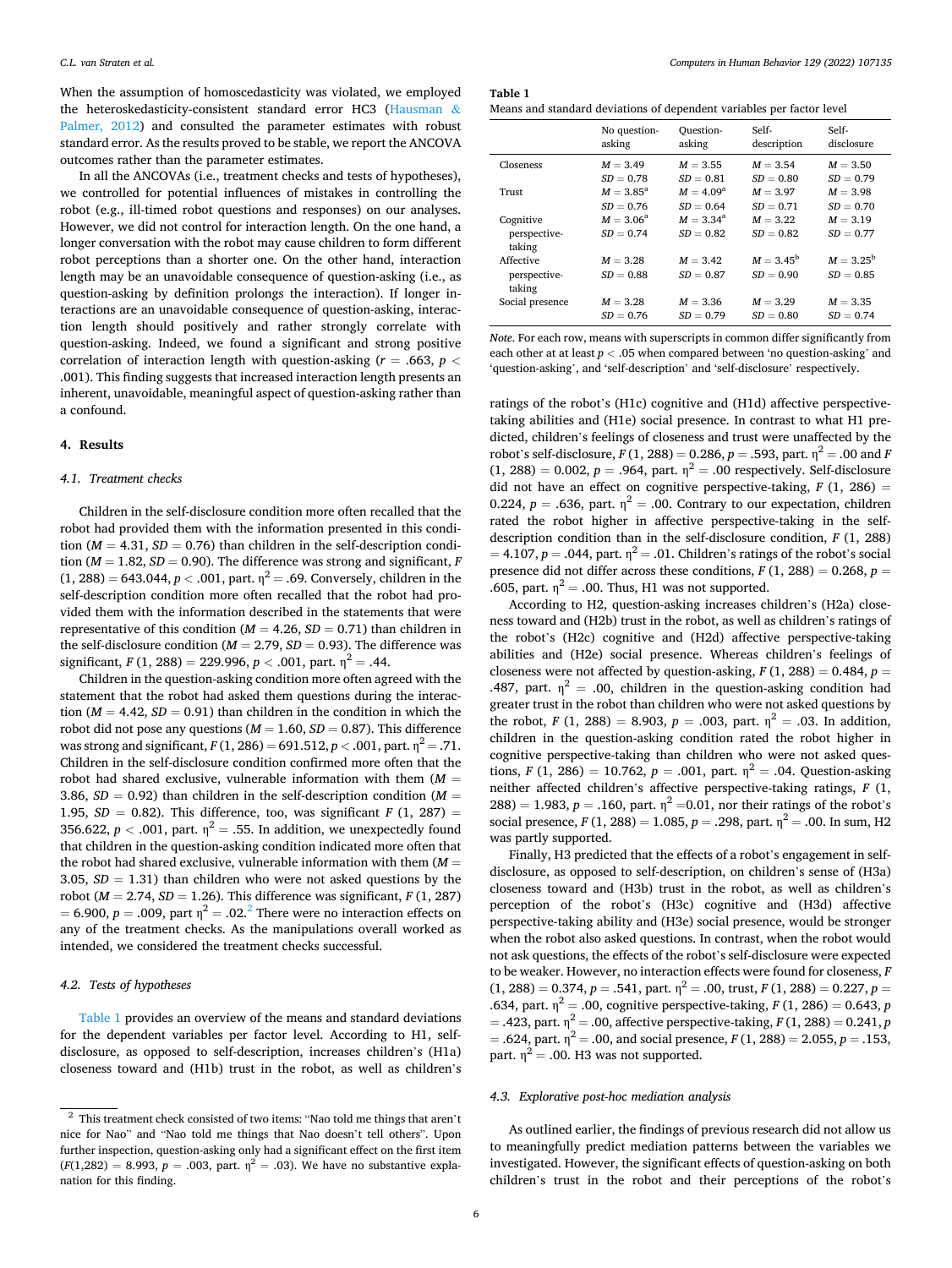cognitive perspective-taking abilities empirically support the possibility that children's trust in the robot was mediated by their perception of its ability to understand their thoughts. To explore this possibility, we performed a post-hoc mediation analysis using Hayes' PROCESS macro (model 4, 5000 bootstrapped samples), controlling for mistakes in operating the robot and self-disclosure. In the model, both the effects of question-asking on perceived cognitive perspective-taking,  $b = 0.305$ , *SE* = 0.093, *p* = .001, [95% CI 0.121; 0.488], and the effect of perceived cognitive perspective-taking on trust,  $b = 0.357$ ,  $SE = 0.049$ ,  $p < .001$ , [95% CI 0.261; 0.452], were significant. Taken together, the effect of question-asking on trust through perceived cognitive perspective-taking was significant, *ab* = 0.109, *SE* = 0.038, [95% CI 0.039; 0.190]. In contrast, the direct effect of question-asking on trust that we found in the main analyses was no longer significant in the mediation model,  $b =$ 0.141, *SE* = 0.078, *p* = .073, [95% CI -0.013; 0.294].

## **5. Discussion**

This study aimed to investigate experimentally whether a social robot's self-disclosure and question-asking would influence children's perception of, and relationship formation with, a robot in terms of closeness, trust, cognitive and affective perspective-taking, and social presence. We found that question-asking increased children's trust in the robot and led them to perceive the robot as more capable of cognitive perspective-taking. Contrary to our prediction, self-disclosure *decreased*  children's ratings of the robot's affective perspective-taking abilities. Neither question-asking nor self-disclosure affected children's feelings of closeness toward the robot or their experience of its social presence. Thus, while self-disclosure and question-asking influenced children's reasoning about their relationship with the robot, their experience of the robot as a socially present actor that they could befriend remained unaffected. Finally, a post-hoc analysis showed that the effect of questionasking on children's trust in the robot was mediated by their belief in the robot's cognitive perspective-taking abilities.

As posited in Uncertainty Reduction Theory (URT; [Berger](#page-10-0) & Cal[abrese, 1975\)](#page-10-0), asking questions is an important way in which people gain information to reduce uncertainty about each other in initial interactions. Therefore, it makes sense that children perceived the robot as more capable of understanding their thoughts (i.e., taking their cognitive perspective) when it had asked them questions during the interaction. In addition, URT postulates that uncertainty reduction is central to the development of interpersonal relationships (Berger & [Calabrese,](#page-10-0)  [1975\)](#page-10-0). In line with this idea, the finding that children's perception of the robot's cognitive perspective-taking abilities mediated their level of trust in the robot suggests that children's perception of a robot's reduced uncertainty about them may advance child-robot relationship formation. It is important to keep in mind that we had kept the robot's responses to children's answers as neutral and concise as possible. On the one hand, this explains why question-asking did not increase children's ratings of the robot's *affective* perspective-taking abilities: the neutrality of its acknowledgements did not contain any sign of affective understanding. On the other hand, a minimum level of responsiveness appears to suffice for children to believe that a robot can share their *cognitive*  perspective.

Self-disclosure reduced affective perspective-taking, while cognitive perspective-taking and trust remained unaffected. The negative effect of self-disclosure on children's perception of the robot's affective perspective-taking may signal the violation of a social convention. That is, over-disclosing during initial encounters can be interpreted as a maladjustment: the discloser is perceived to share too much too soon (Collins & [Miller, 1994](#page-10-0)). As described by [Kennedy, Meese, and van der](#page-11-0)  [Nagel \(2016\),](#page-11-0) oversharing can cause feelings of discomfort because one may feel obliged to reciprocate the other's self-disclosure although one considers the level of sharing inappropriate. In turn, we can express our discomfort and disapproval of the other's disclosure by choosing not to reciprocate ([Kennedy et al., 2016\)](#page-11-0) – a choice that may in fact be easier to make when interacting with an artificial entity.

In the present study, we observed that children never shared private information with the robot in response to the information it provided or the questions it posed. The factual nature of the robot's questions (e.g., "What's your favorite color?") may not have invited the sharing of personal thoughts and feelings. In the self-disclosure condition, children may, in addition, have felt uncomfortable with the information disclosed by the robot. This may explain why children exposed to self-disclosure rated the robot lower in affective perspective-taking capacities: Its inability to pick up their discomfort may have decreased their belief that the robot understood their feelings.

The fact that children did not reciprocate the robot's disclosures may also explain absent effects of self-disclosure. [Burger et al. \(2016\)](#page-10-0) found a correlation between the amount of self-related information children shared with a robot avatar and their sense of relatedness to it. Similarly, [Ligthart, Fernhout, et al. \(2019\)](#page-11-0) reported that children's perception of the amount of self-related information they shared with a robot predicted their positive affect change over the course of their interaction with the robot. Rather than anything the robot does or does not do, children's sense of closeness may thus depend on children's own sharing of self-related information. This idea dovetails with [Ho, Hancock, and](#page-10-0)  Miner'[s \(2018\)](#page-10-0) finding that people evaluated their relationship to a chatbot, as well as its ability to understand them, more positively after engaging in one-way emotional as compared to factual disclosure toward the chatbot.

Perhaps, then, artificial entities do not need to reciprocate people's self-disclosure for people to experience a social relationship with them. This may signal an important difference between the manifestation of self-disclosure in interpersonal contexts on the one hand and in interactions with artificial others (e.g., social robots) on the other hand. Social Penetration Theory (Altman & [Taylor, 1973\)](#page-10-0), for example, centers on the effects of *mutual* self-disclosure on the development of interpersonal relationships (for an illustration of the importance of mutuality to interpersonal relationship formation, see also [Sprecher](#page-11-0)  $\&$ [Treger, 2015](#page-11-0)). Thus, if children's contributions are indeed more important than those of robots in determining CRI outcomes, findings on self-disclosure in research on interpersonal communication may not directly transfer to CRI. In this context, [Westerman et al. \(2020\)](#page-11-0) have argued that while parallels may exist between interpersonal and human-machine relationship formation, the applicability of interpersonal communication theories depends on the context and type of relationship at hand [\(Westerman et al., 2020](#page-11-0)).

[Fox and Gambino \(2021](#page-10-0), p. 5) go one step further, arguing that interpersonal theories are "likely unsuitable" to the study of people's interactions and relationships with social robots because of robots' shortcomings as humanlike social actors. Our findings suggest that some interpersonal processes may play a similar role in child-robot relationship formation as they do in the establishment of relationships between humans. At the same time, the absence of several expected findings may also point to the different manifestation of interpersonal concepts and principles in a CRI context. By studying the direct effects of self-disclosure and question-asking on children's perceptions of and relationship formation with a social robot, our study initially helps clarifying how interpersonal theory can be applied to CRI settings. Future work may build upon our findings to elucidate more complex relationships between CRI-related concepts, which eventually may allow CRI research to move from the application of interpersonal theories toward the development of CRI-specific ones (see also [Fox](#page-10-0) &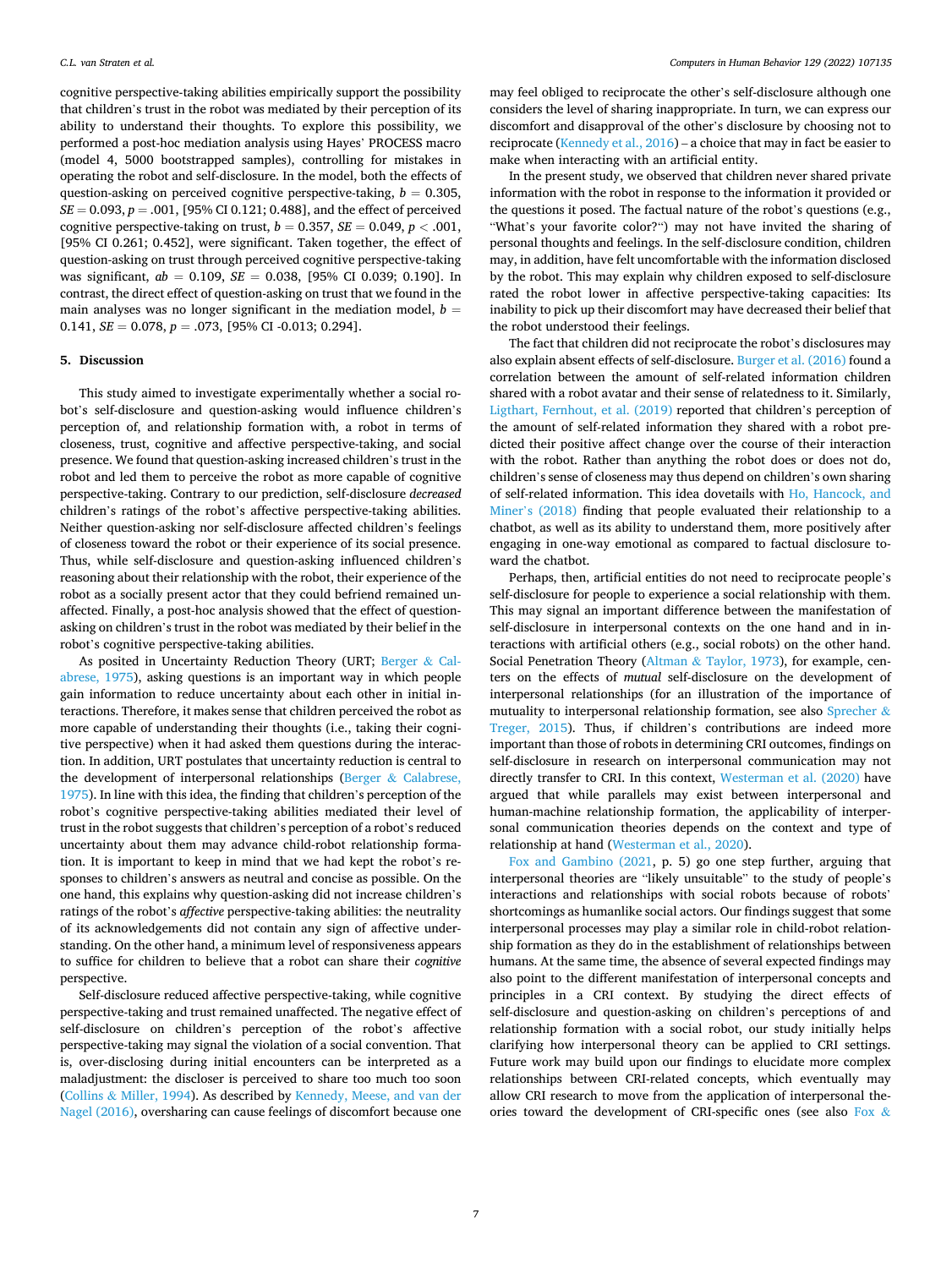#### <span id="page-8-0"></span>*C.L. van Straten et al.*

## [Gambino, 2021](#page-10-0), on HRI).

Our study has at least three limitations. First, some children who had been exposed to self-disclosure pointed out that although the robot had indicated the exclusiveness of the information it provided them with (e. g., "I usually do not tell this to children, but …"), they doubted this to be true (e.g., because many children participate in the same experiment or because robots cannot decide for themselves what they do or do not tell). Thus, the absence of self-disclosure effects on any outcome variable other than affective perspective-taking may result from children's skepticism about the actual exclusiveness of the disclosed information, if not from the alternative abovementioned explanations.

Second, the interaction task that was used did not encourage children to reciprocate the robot's self-disclosure, which may explain the absence of the expected effects. We opted for having the robot engage in unidirectional self-disclosure because we expected that children would not feel comfortable with engaging in self-disclosure themselves in the presence of their relatives and companions. However, we encourage future researchers to pursue this issue further.

Third and finally, in the question-asking conditions, children provided rather concise responses to the robot. The experimental set-up may have prevented them from engaging in more elaborate selfdescription. In addition, to create sufficient difference between the self-disclosure and self-description conditions, the robot's responses to children's questions had to be quite elaborate. As a consequence, several children pointed out that the robot provided rather lengthy responses to the questions as compared to their own replies. As an interaction partner's excessive responses to questions can frustrate the listener ([Berger](#page-10-0)  & [Calabrese, 1975](#page-10-0); [Davis, 1982](#page-10-0)), the robot's lengthy answers may have influenced our findings.

Against this background, we have three suggestions for future research. First, studies on the effects self-disclosure in a CRI context should create an interaction task that more actively encourages children's own contributions to the interaction. Instead of posing each other questions, the child and robot could, for instance, take turns telling each other about pre-determined topics. This approach has widely been used in social-psychological research (see [Aron, Melinat, Aron, Vallone,](#page-10-0) & [Bator, 1997;](#page-10-0) [Sedikides, Campbell, Reader,](#page-11-0) & Elliot, 1999 for interaction tasks designed to induce interpersonal closeness).

Second, the effects of question-asking could further be elucidated by having the robot pose questions of varying intimacy. We refrained from having the robot pose more private questions as we did not want to make the children feel uncomfortable. Longitudinal research could, however, increase the intimacy of the robot's questions over encounters to prevent this. Third, longitudinal studies with a repeated-interaction design may also help to better understand the effects of self-disclosure. Although self-disclosure, as opposed to self-description, can already foster closeness and liking in initial encounters (see, e.g., Collins & [Miller, 1994](#page-10-0)), a shift from self-description to self-disclosure usually occurs as a relationship develops ([Gilbert, 1976](#page-10-0)). A longitudinal research design may investigate whether children respond differently to a robot's

self-disclosure after their initial encounter with it.

In conclusion, we found question-asking to be conducive to childrobot relationship formation in terms of children's trust in the robot, and to increase children's belief in its cognitive perspective-taking abilities. Upon further inspection, perceived cognitive perspectivetaking mediated the effect of question-asking on trust. Self-disclosure had an adverse effect on perceived affective perspective-taking. Children did not differ in their consideration of the robot as a socially present actor and potential friend, regardless of the condition they were exposed to.

## **Author contributions**

Caroline L. van Straten (CS), Jochen Peter (JP), Rinaldo Kühne (RK), & Alex Barco (AB); CL: conceptualization, methodology, data collection, analysis, writing (original draft preparation), writing (review & editing). JP: conceptualization, methodology, analysis, writing (review & editing), funding acquisition, RK: conceptualization, methodology, analysis, writing (review & editing). AB: conceptualization, methodology, writing (review & editing)

#### **Funding statement**

This work was supported by the European Research Council (ERC), under the European Union's Horizon 2020 research and innovation program (grant agreement No. [682733]) to the second author. The funding source was not involved in the design of the study; the collection, analysis, or interpretation of the data; the writing of the report; or the decision to submit this article for publication.

### **Declaration of competing interest**

The authors declare that they have no known competing financial interests or personal relationships that could have appeared to influence the work reported in this paper.

## **Acknowledgements**

We would like to thank NEMO Science Museum Amsterdam for the opportunity to conduct our study at their R&D Lab, as well as for their assistance during data collection. In addition, we thank all (parents of) children who participated in this study.

## **Appendix A. Questionnaire**

**Table A1**  Social Presence

| Item | Dutch                                                                              | Backtranslations into English                                              |
|------|------------------------------------------------------------------------------------|----------------------------------------------------------------------------|
|      | Toen ik met Nao aan het praten was, voelde het<br>alsof Nao een echt mens was.     | When I was talking to Nao, it felt as though Nao<br>was a real person.     |
| 2    | Toen ik met Nao aan het praten was, voelde het<br>alsof ik met een mens praatte.   | When I was talking to Nao, it felt as though I<br>was talking to a person. |
| 3    | Toen ik met Nao aan het praten was, leek Nao net<br>een echt mens te zijn.         | When I was talking to Nao, Nao nearly seemed<br>to be a real person.       |
| 4    | Toen ik met Nao aan het praten was, voelde het<br>alsof ik samen met een mens was. | When I was talking to Nao, it felt as though I<br>was with a person.       |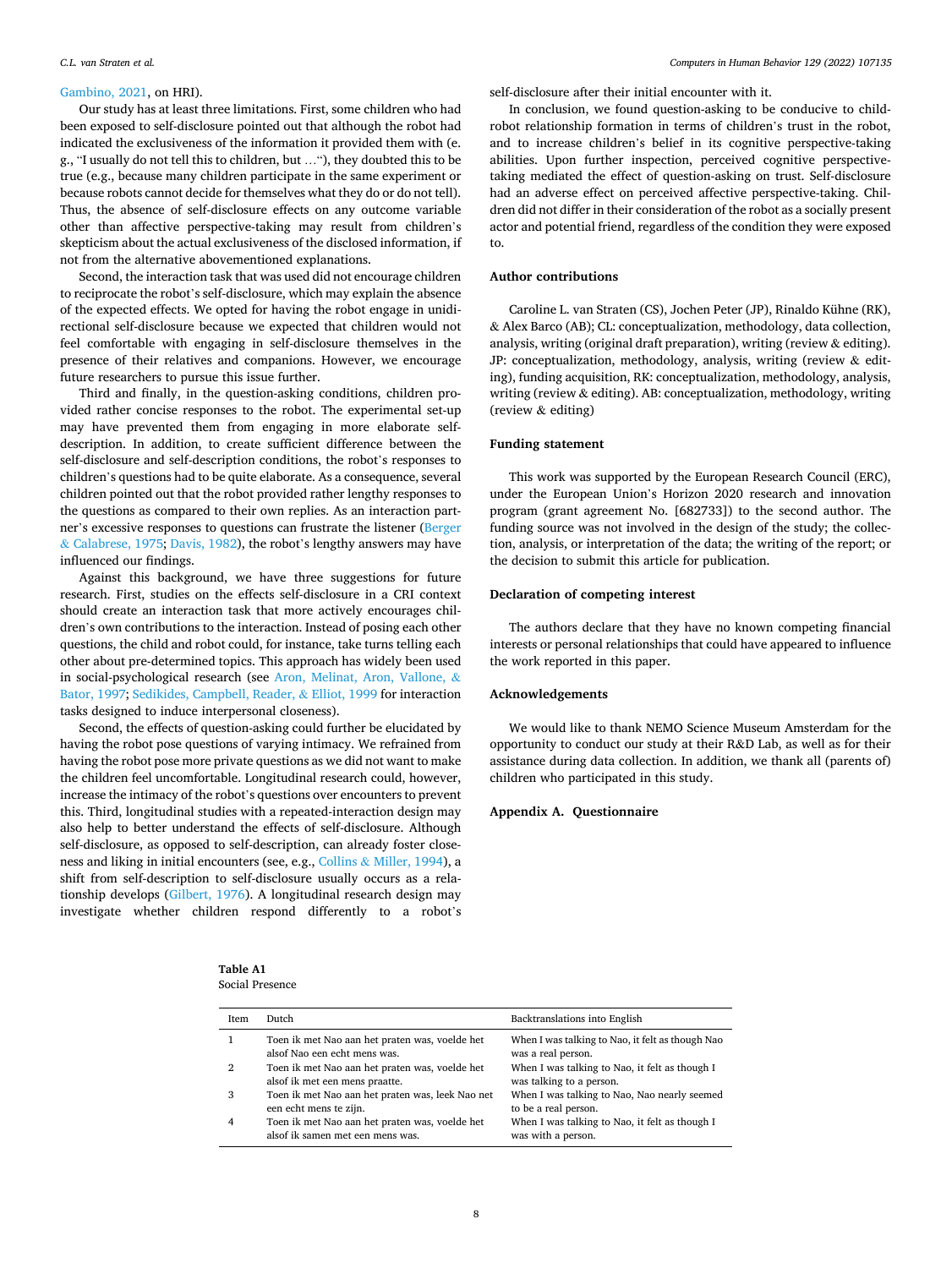## **Table A2**  Closeness

| <b>Item</b> | Dutch                                        | Backtranslations into English   |
|-------------|----------------------------------------------|---------------------------------|
|             | Nao is een vriendje.                         | Nao is a friend.                |
|             | Ik voel me op mijn gemak als ik met Nao ben. | I feel comfortable around Nao.  |
| 3           | Nao en ik zijn vriendjes aan het worden.     | Nao and I are becoming friends. |
|             | Nao en ik passen goed bij elkaar.            | Nao and I are a good match.     |
|             | Nao voelt als een vriendie voor mij.         | Nao feels like a friend to me.  |

# **Table A3**

| . .<br>×<br>٠<br>۰,<br>۰, |
|---------------------------|
|---------------------------|

| Item | Dutch                                            | Backtranslations into English      |
|------|--------------------------------------------------|------------------------------------|
|      | Ik heb het gevoel dat ik Nao kan vertrouwen.     | I feel that I can trust Nao.       |
| 2    | Ik heb het gevoel dat Nao een geheim van mij kan | I feel that Nao can keep one of my |
|      | bewaren.                                         | secrets.                           |
| 3    | Ik heb het gevoel dat Nao eerlijk is.            | I feel that Nao is honest.         |
| 4    | Ik heb het gevoel dat te vertrouwen is.          | I feel that Nao is trustworthy.    |

## **Table A4**

Cognitive Perspective-Taking

| Item | Dutch                                                        | Backtranslations into English                                |
|------|--------------------------------------------------------------|--------------------------------------------------------------|
|      | Nao snapt hoe ik over dingen denk.                           | Nao gets how I think about things.                           |
| 2    | Nao begrijpt waarom ik over dingen denk zoals<br>ik dat doe. | Nao understands why I think about things the<br>way I do.    |
| 3    | Nao weet wat ik denk, ook al vertel ik dat niet.             | Nao knows what I'm thinking of, even though I<br>don't tell. |
| 4    | Nao begrijpt mijn gedachten.                                 | Nao understands my thoughts.                                 |

# **Table A5**

Affective Perspective-Taking

|   |                                                      | Backtranslations into English                   |
|---|------------------------------------------------------|-------------------------------------------------|
|   | Nao snapt hoe ik mij voel.                           | Nao gets how I feel.                            |
| 2 | Nao begrijpt waarom ik mij voel zoals ik mij voel.   | Nao understands why I feel the way I feel.      |
| 3 | Nao weet hoe ik mij voel, ook al vertel ik dat niet. | Nao knows how I feel, even though I don't tell. |
| 4 | Nao begrijpt mijn gevoelens.                         | Nao understands my feelings.                    |

## **Table A6**

Treatment Check (part 1)

| Item           | Dutch                                                                                                                | Backtranslations into English                                                                       |
|----------------|----------------------------------------------------------------------------------------------------------------------|-----------------------------------------------------------------------------------------------------|
| 1              | Nao vertelde mij dat je kan instellen dat Nao                                                                        | Nao told me that you can program Nao to speak                                                       |
|                | Engels, Frans, of Chinees tegen je praat.                                                                            | English, French, or Chinese to you.                                                                 |
| $\overline{2}$ | Nao vertelde mij dat Nao, als iedereen naar huis<br>gaat, in een kast wordt bewaard.                                 | Nao told me that, when everyone goes home,<br>Nao is stored in a closet.                            |
| 3              | Nao vertelde mij dat als niemand Nao uitzet,<br>Nao's motor te warm wordt en niet meer goed<br>werkt.                | Nao told me that if nobody turns Nao off, Nao's<br>motor can overheat and stop working well.        |
| 4              | Nao vertelde mij dat Nao is gemaakt door een<br>bedrijf in Japan.                                                    | Nao told me that Nao is made by a company in<br>Japan.                                              |
| 5              | Nao vertelde mij dat zolang Nao aan het<br>stopcontact vastzit met een stekker, Nao altijd aan<br>kan blijven staan. | Nao told me that as long as Nao's power chord is<br>plugged in, Nao can remain switched on forever. |
| 6              | Nao vertelde mij dat als iemand de verkeerde taal<br>instelt, Nao met niemand kan praten of spelen.                  | Nao told me that if someone sets the wrong<br>language, Nao can't chat or play with anyone.         |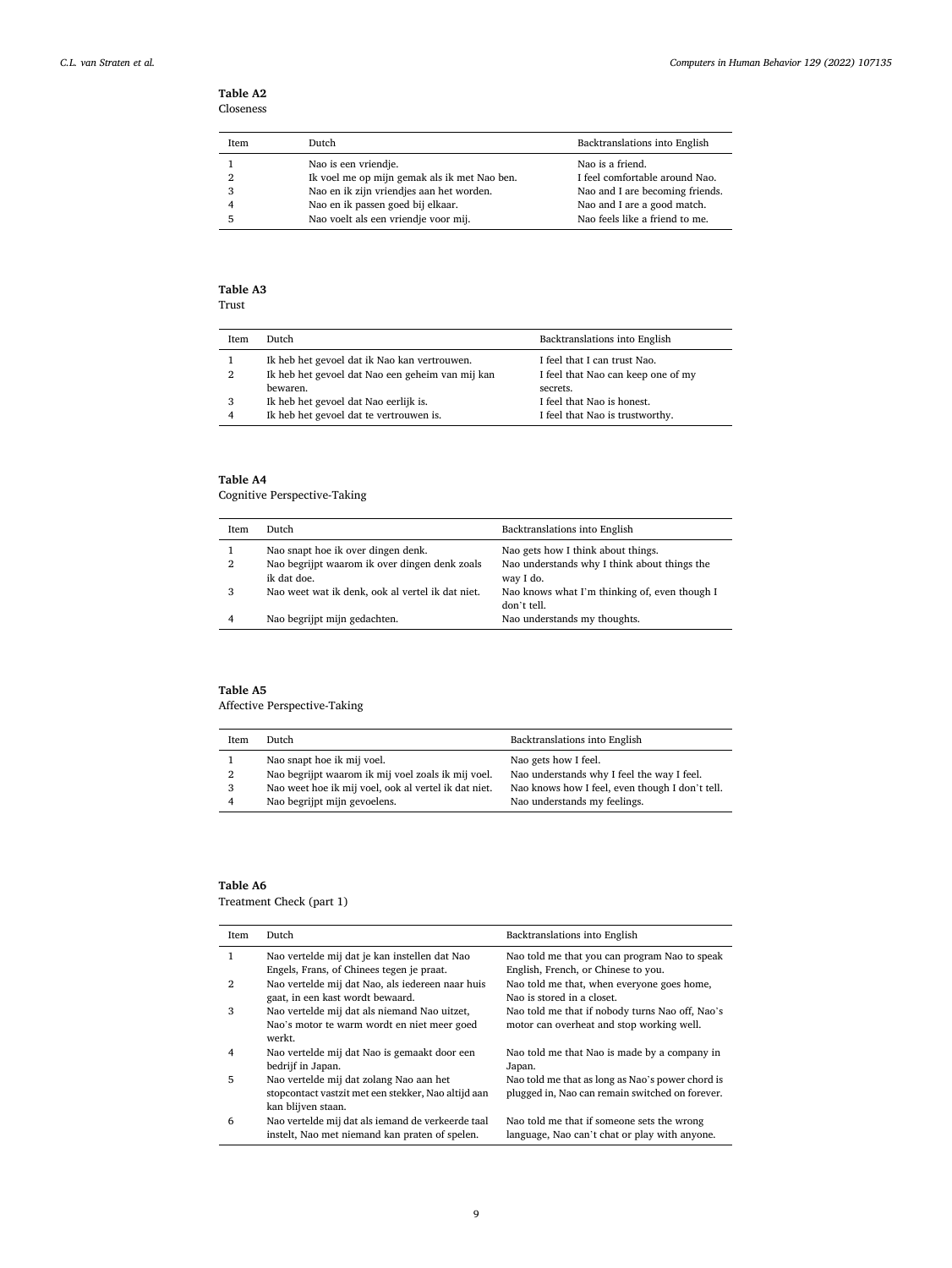#### <span id="page-10-0"></span>**Table A7**  Treatment Check (part 2)

| Item | Dutch                                                        | Backtranslations into English                        |
|------|--------------------------------------------------------------|------------------------------------------------------|
|      | Tijdens het praten stelde Nao ook vragen aan mij.            | When we were talking, Nao also asked me<br>questions |
| 2    | Nao vertelde mij dingen die niet leuk zijn voor<br>Nao.      | Nao told me things that aren't nice for Nao.         |
| 3    | Nao vertelde mij dingen die Nao niet aan anderen<br>vertelt. | Nao told me things that Nao doesn't tell others.     |

#### **References**

- Altman, I., & Taylor, D. A. (1973). *[Social penetration: The development of interpersonal](http://refhub.elsevier.com/S0747-5632(21)00458-1/sref1) relationships*[. New York, NY: Holt.](http://refhub.elsevier.com/S0747-5632(21)00458-1/sref1)
- [American Psychological Association. \(2013\).](http://refhub.elsevier.com/S0747-5632(21)00458-1/sref2) *Diagnostic and statistical manual of mental disorders* [\(5th ed.\). Washington, D.C.: Author](http://refhub.elsevier.com/S0747-5632(21)00458-1/sref2).
- Archer, R. L., & Berg, J. H. (1978). Disclosure reciprocity and its limits: A reactance analysis. *Journal of Experimental Social Psychology, 14*(6), 527–540. [https://doi.org/](https://doi.org/10.1016/0022-1031(78)90047-1)  [10.1016/0022-1031\(78\)90047-1](https://doi.org/10.1016/0022-1031(78)90047-1)
- Aron, A., Melinat, E., Aron, E. N., Vallone, R. D., & Bator, R. J. (1997). The experimental generation of interpersonal closeness: A procedure and some preliminary findings. *Personality and Social Psychology Bulletin, 23*(4), 363–377. [https://doi.org/10.1177/](https://doi.org/10.1177/0146167297234003)  [0146167297234003](https://doi.org/10.1177/0146167297234003)
- Bauminger-Zviely, N., & Agam-Ben-Artzi, G. (2014). Young friendship in HFASD and typical development: Friend versus non-friend comparisons. *Journal of Autism and Developmental Disorders, 44*(7), 1733–1748. [https://doi.org/10.1007/s10803-014-](https://doi.org/10.1007/s10803-014-2052-7)  2052
- Berger, C. R., & Calabrese, R. J. (1975). Some explorations in initial interaction and beyond: Toward a developmental theory of interpersonal communication. *Human Communication Research, 1*(2), 99–112. [https://doi.org/10.1111/j.1468-2958.1975.](https://doi.org/10.1111/j.1468-2958.1975.tb00258.x) [tb00258.x](https://doi.org/10.1111/j.1468-2958.1975.tb00258.x)
- Bernath, M. S., & Feshbach, N. D. (1995). Children's trust: Theory, assessment, development, and research directions. *Applied and Preventive Psychology, 4*(1), 1–19. [https://doi.org/10.1016/S0962-1849\(05\)80048-4](https://doi.org/10.1016/S0962-1849(05)80048-4)
- Berscheid, E., & Regan, P. (2005). *[The psychology of interpersonal relationships](http://refhub.elsevier.com/S0747-5632(21)00458-1/sref11)*. Upper [Saddle River, NJ: Pearson Education.](http://refhub.elsevier.com/S0747-5632(21)00458-1/sref11)
- Biocca, F., Harms, C., & Gregg, J. (2001). The networked minds measure of social presence: Pilot test of the factor structure and concurrent validity. In *Proceedings of the fourth international workshop on presence.* http://matthewlombard.com/ISPR/F edings/2001/Biocca2.pdf.
- Breazeal, C. L., Dautenhahn, K., & Kanda, T. (2016). Social robotics. In B. Siciliano, & O. Khatib (Eds.), *Springer handbook of robotics* (pp. 1935–1971). Heidelberg: Springer. [https://doi.org/10.1007/978-3-319-32552-1\\_72](https://doi.org/10.1007/978-3-319-32552-1_72).
- Brink, K. A., & Wellman, H. M. (2019). Technology as teacher. In S. R. Grimm (Ed.), *Varieties of understanding: New perspectives from philosophy, psychology, and theology*  (pp. 139–166). Oxford: Oxford University Press. [https://doi.org/10.1093/oso/](https://doi.org/10.1093/oso/9780190860974.003.0008) [9780190860974.003.0008.](https://doi.org/10.1093/oso/9780190860974.003.0008)
- Burger, F., Broekens, J., & Neerincx, M. A. (2016). Fostering relatedness between children and virtual agents through reciprocal self-disclosure. *Proceedings of the 28th Benelux Conference on Artificial Intelligence*, 137–154. [https://doi.org/10.1007/978-](https://doi.org/10.1007/978-3-319-67468-1_10)  [3-319-67468-1\\_10](https://doi.org/10.1007/978-3-319-67468-1_10)
- Ceha, J., Chhibber, N., Goh, J., McDonald, C., Oudeyer, P. Y., Kulić, D., et al. (2019). Expression of curiosity in social robots design, perception, and effects on behaviour. *Proceedings of the Conference on Human Factors in Computing Systems*, 1–12. [https://](https://doi.org/10.1145/3290605.3300636) [doi.org/10.1145/3290605.3300636](https://doi.org/10.1145/3290605.3300636)
- Coeckelbergh, M. (2010). Artificial companions: Empathy and vulnerability mirroring in human-robot relations. *Studies in Ethics, Law, and Technology, 4*(3). [https://doi.org/](https://doi.org/10.2202/1941-6008.1126)  [10.2202/1941-6008.1126](https://doi.org/10.2202/1941-6008.1126)
- Collins, N. L., & Miller, L. C. (1994). Self-disclosure and liking: A meta-analytic review. Psychol. B., 116(3), 457-475. https://doi.org/10.1037/0033-2909.116.3
- Cortes, K., & Wood, J. V. (2019). How was your day? Conveying care, but under the radar, for people lower in trust. *Journal of Experimental Social Psychology, 83*, 11–22. <https://doi.org/10.1016/j.jesp.2019.03.003>
- [Culbert, S. A. \(1967\). The interpersonal process of self-disclosure: It takes two to know](http://refhub.elsevier.com/S0747-5632(21)00458-1/sref20) [one. In J. T. Hart, & T. Tomlinson \(Eds.\),](http://refhub.elsevier.com/S0747-5632(21)00458-1/sref20) *New directions in client-centered therapy*. [Boston, MA: Houghton Mifflin.](http://refhub.elsevier.com/S0747-5632(21)00458-1/sref20)
- Damiano, L., & Dumouchel, P. (2020). Emotions in relation. Epistemological and ethical scaffolding for mixed human-robot social ecologies. *HUMANA.MENTE Journal of Philosophical Studies, 13*(37), 181–206. [http://www.humanamente.eu/index.php/](http://www.humanamente.eu/index.php/HM/article/view/321)  [HM/article/view/321](http://www.humanamente.eu/index.php/HM/article/view/321).
- Davis, D. (1982). Determinants of responsiveness in dyadic interaction. In W. Ickes, & E. S. Knowles (Eds.), *Personality, roles, and social behavior* (pp. 85–139). New York, NY: Springer. [https://doi.org/10.1007/978-1-4613-9469-3\\_4](https://doi.org/10.1007/978-1-4613-9469-3_4).
- Davis, D., & Perkowitz, W. T. (1979). Consequences of responsiveness in dyadic interaction: Effects of probability of response and proportion of content-related responses on interpersonal attraction. *Journal of Personality and Social Psychology, 37*  (4), 534–550.<https://doi.org/10.1037/0022-3514.37.4.534>
- [Derlega, V. J., Metts, S., Petronio, S., & Margulis, S. T. \(1993\).](http://refhub.elsevier.com/S0747-5632(21)00458-1/sref24) *Self-disclosure*. Newbury [Park, CA: Sage.](http://refhub.elsevier.com/S0747-5632(21)00458-1/sref24)
- Douglas, W. (1990). Uncertainty, information-seeking, and liking during initial interaction. *Western Journal of Speech Communication, 54*(1), 66–81. [https://doi.org/](https://doi.org/10.1080/10570319009374325)  [10.1080/10570319009374325](https://doi.org/10.1080/10570319009374325)
- van der Drift, E. J. G., Beun, R. J., Looije, R., Blanson Henkemans, O. A., & Neerincx, M. A. (2014). A remote social robot to motivate and support diabetic children in keeping a diary. *Proceedings of the Ninth International Conference on Human-Robot Interaction*, 463–470. <https://doi.org/10.1145/2559636.2559664>
- enberg, N., & Fabes, R. A. (1998). Prosocial development. In W. Damon, & N. Eisenberg (Eds.), *[Handbook of child psychology](http://refhub.elsevier.com/S0747-5632(21)00458-1/sref27)* (5th ed., Vol. 3, pp. 701–778). New [York, NY: Wiley.](http://refhub.elsevier.com/S0747-5632(21)00458-1/sref27)
- Eisenmajer, R., Prior, M., Leekam, S., Wing, L., Gould, J., Welham, M., et al. (1996). Comparison of clinical symptoms in autism and Asperger's disorder. *Journal of the American Academy of Child Psychiatry, 35*(11), 1523–1531. [https://doi.org/10.1097/](https://doi.org/10.1097/00004583-199611000-00022)  [00004583-199611000-00022](https://doi.org/10.1097/00004583-199611000-00022)
- Eisinga, R., te Grotenhuis, M., & Pelzer, B. (2013). The reliability of a two-item scale: Pearson, Cronbach, or Spearman-Brown? *International Journal of Public Health, 58*(4), 637–642. <https://doi.org/10.1007/s00038-012-0416-3>
- Enright, R. D., & Lapsley, D. K. (1980). Social role-taking: A review of the constructs, measures, and measurement properties. *Review of Educational Research, 50*(4), 647–674. <https://doi.org/10.3102/00346543050004647>
- Epley, N., Waytz, A., & Cacioppo, J. T. (2007). On seeing human: A three-factor theory of anthropomorphism. *Psychology Review, 114*(4), 864–886. [https://doi.org/10.1037/](https://doi.org/10.1037/0033-295X.114.4.864) [0033-295X.114.4.864](https://doi.org/10.1037/0033-295X.114.4.864)
- Eyssel, F., Wullenkord, R., & Nitsch, V. (2017). The role of self-disclosure in human-robot interaction. In *Proceedings of the sixth international symposium on robot and human interactive communication* (pp. 922–927). [https://doi.org/10.1109/](https://doi.org/10.1109/ROMAN.2017.8172413) [ROMAN.2017.8172413](https://doi.org/10.1109/ROMAN.2017.8172413)
- Fox, J., & Gambino, A. (2021). Relationship development with humanoid social robots: Applying interpersonal theories to human/robot interaction. *Cyberpsychology, Behavior, and Social Networking*. <https://doi.org/10.1089/cyber.2020.0181>
- Furman, W., & Bierman, K. L. (1984). Children's conceptions of friendship: A multimethod study of developmental changes. *Developmental Psychology, 20*(5), 925–931. <https://doi.org/10.1037/0012-1649.20.5.925>
- Gallego Prez, J., Hiraki, K., Kanakogi, Y., & Kanda, T. (2019). Parent disciplining styles to prevent children's misbehaviors toward a social robot. *Proceedings of the Seventh International Conference on Human -AgentInteraction, 162*, 169. [https://doi.org/](https://doi.org/10.1145/3349537.3351903)  [10.1145/3349537.3351903](https://doi.org/10.1145/3349537.3351903)
- Garrison, D. R., Anderson, T., & Archer, W. (1999). Critical inquiry in a text-based environment: Computer conferencing in higher education. Internet High. *The Internet and Higher Education, 2*(2–3), 87–105. [https://doi.org/10.1016/S1096-7516\(00\)](https://doi.org/10.1016/S1096-7516(00)00016-6) [00016-6](https://doi.org/10.1016/S1096-7516(00)00016-6)

George, D., & Mallery, P. (2010). *[SPSS for windows step by step: A simple guide and](http://refhub.elsevier.com/S0747-5632(21)00458-1/sref37) reference. 17.0 update* [\(10th ed.\). Boston, MA: Pearson](http://refhub.elsevier.com/S0747-5632(21)00458-1/sref37).

- [Gilbert, S. J. \(1976\). Empirical and theoretical extensions of self-disclosure. In](http://refhub.elsevier.com/S0747-5632(21)00458-1/sref38) G. R. Miller (Ed.), *[Explorations in interpersonal communication](http://refhub.elsevier.com/S0747-5632(21)00458-1/sref38)* (pp. 197–216). Beverly [Hills, CA: Sage.](http://refhub.elsevier.com/S0747-5632(21)00458-1/sref38)
- Hausman, J., & Palmer, C. (2012). Heteroskedasticity-robust inference in finite samples. *Economics Letters, 116*(2), 232–235. <https://doi.org/10.1016/j.econlet.2012.02.007>
- Heerink, M., Krse, B., Evers, V., & Wielinga, B. (2010). Assessing acceptance of assistive social agent technology by older adults : The Almere model. *International Journal Society Robotics, 2*(4), 361–375.<https://doi.org/10.1007/s12369-010-0068-5>
- Ho, A., Hancock, J., & Miner, A. S. (2018). Psychological, relational, and emotional effects of self-disclosure after conversations with a chatbot. *Journal of Communication, 68*(4), 712–733.<https://doi.org/10.1093/joc/jqy026>
- Huang, K., Yeomans, M., Brooks, A. W., Minson, J., & Gino, F. (2017). It doesn't hurt to ask: Question-asking increases liking. *Journal of Personality and Social Psychology, 113*(3), 430–452. <https://doi.org/10.1037/pspi0000097>
- Kahn, P. H., Ruckert, J. H., Kanda, T., Ishiguro, H., Reichert, A., Gary, H., et al. (2010). Psychological intimacy with robots? Using interaction patterns to uncover depth of relation. *Proceedings of the Fifth International Conference on Human-Robot Interaction*, 123–124. <https://doi.org/10.1145/1734454.1734503>
- Kanda, T., Sato, R., Saiwaki, N., & Ishiguro, H. (2007). A two-month field trial in an elementary school for long-term human-robot interaction. *IEEE Transactions on Robotics, 23*(5), 962–971. <https://doi.org/10.1109/TRO.2007.904904>
- Kang, S. H., & Gratch, J. (2011). People like virtual counselors that highly-disclose about themselves. *Annual Review of Cybertherapy and Telemedicine, 9*(1), 117–120. [https://](https://doi.org/10.3233/978-1-60750-766-6-143)  [doi.org/10.3233/978-1-60750-766-6-143](https://doi.org/10.3233/978-1-60750-766-6-143)
- Kappas, A., Stower, R., & Vanman, E. J. (2020). Communicating with robots: What we do wrong and what we do right in artificial social intelligence, and what we need to do better. In R. J. Sternberg, & A. Kostic (Eds.), *Social intelligence and nonverbal*